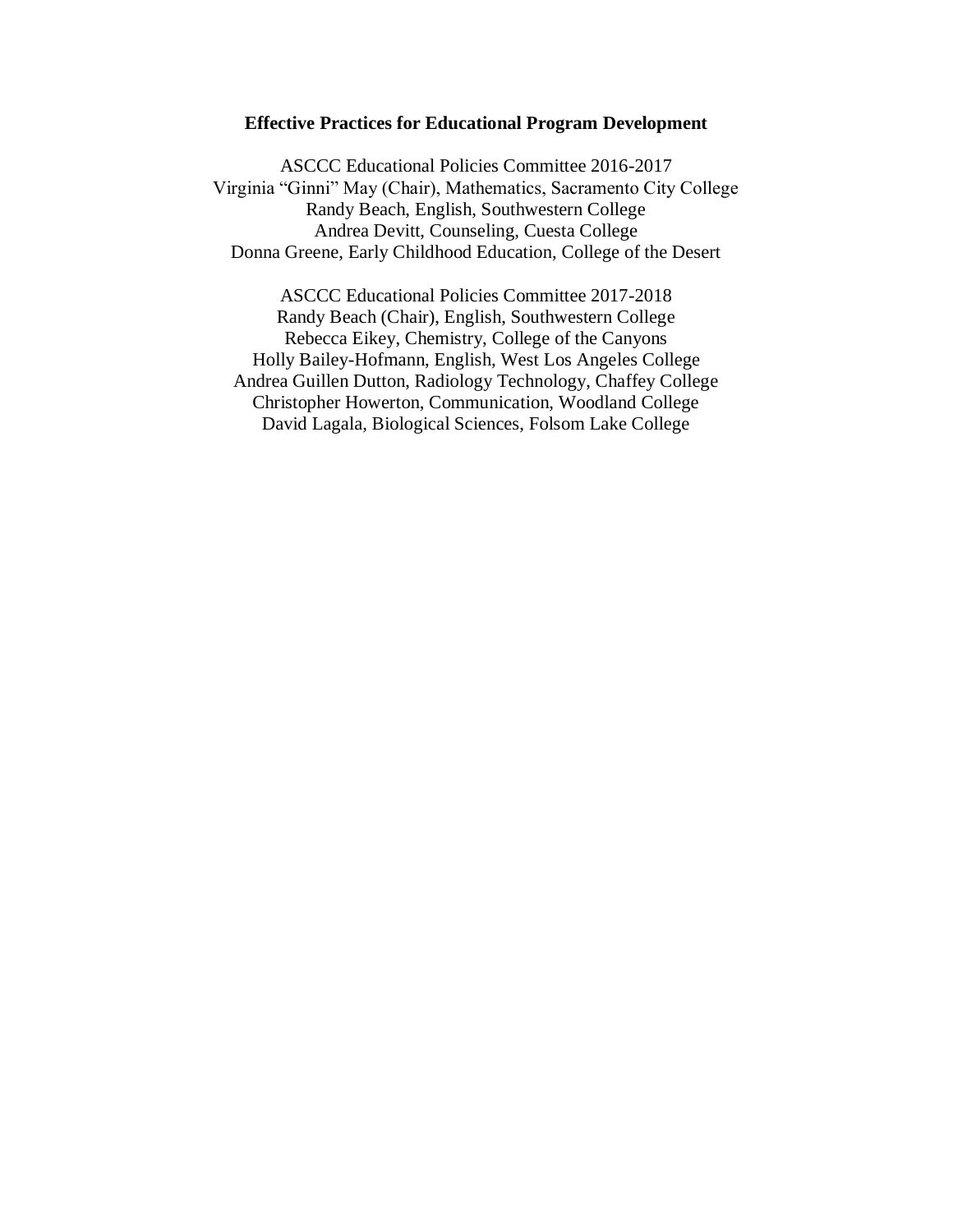## **HOW TO USE THIS PAPER**

This paper is to be used by faculty and other college personnel to understand and safeguard the role that faculty play in educational program development and as a resource for effective practices in educational program development. The primary audience for this paper is the faculty member who has a broad understanding of educational programs and curriculum development and is only involved in the process intermittently, such as when industry or transfer requirement changes necessitate modification to a program, or the program review process leads to new and modified curriculum. This paper is not intended to be a "how to" manual for curriculum approval processes. It is intended to be a guide for program development from the policy side and does not provide step-by-step curriculum approval process. Additional guidance on the nuts and bolts of the curriculum development and approval process may be found in the *The Course Outline of Record: A Curriculum Reference Guide Revisited (2017)*<sup>1</sup> and *Ensuring Effective Curriculum Approval Processes: A Guide for Local Senates(2016)<sup>2</sup>* . In addition, while this paper refers to program review and program discontinuance processes, it is the position of the ASCCC that these processes should be separate. A more thorough discussion of program discontinuance can be found in the ASCCC paper *Program Discontinuance: A Faculty Perspective Revisited (2012)*. 3

Members of the ASCCC Educational Policies Committee of the ASCCC began the task of developing this paper during the 2016-2017 academic year and the committee membership completed it during the 2017-2018 academic year. This paper focuses on the types of programs colleges may create as well as the faculty collaboration, andragogy, and standards that should inform program development and modification.

# **INTRODUCTION**

 $\overline{a}$ 

It can be argued that the most important components of an educational institution are the educational programs it offers. California Education Code and accreditation standards emphasize the essential nature of a college's educational programs to that college's existence, and often a college's programs reflect the individual personality of the college and the uniqueness of the community it serves. In California Education Code (§§66050, 66010.4(a)), the Legislature delegated to public institutions of higher education the responsibility to provide educational programs that are appropriate and valuable to the communities they serve to advance California's economic growth and global competitiveness through education, training, and services. Furthermore, it is a requirement of the regional accreditor, the Accrediting Commission for Community and Junior Colleges (ACCJC) that the educational programs offered by a college are consistent with the college's mission<sup>4</sup> (Eligibility Requirement 9, Standards II.A.1, II.A.6). These statements indicate the importance of educational programs to the core mission of a

<sup>1</sup> *The Course Outline Of Record: A Curriculum Reference Guide Revisited* (2017) [\(https://asccc.org/sites/default/files/COR.pdf](https://asccc.org/sites/default/files/COR.pdf)

<sup>2</sup> *Ensuring Effective Curriculum Approval Processes: A Guide For Local Senates (2016)*  [https://asccc.org/sites/default/files/Effective%20Curriculum%20Approval%20Process\\_0.pdf](https://asccc.org/sites/default/files/Effective%20Curriculum%20Approval%20Process_0.pdf) <sup>3</sup>*Program Discontinuance: A Faculty Perspective Revisited (2012)*

[https://asccc.org/sites/default/files/Program\\_Discontinuance\\_Fall2012\\_0.pdf](https://asccc.org/sites/default/files/Program_Discontinuance_Fall2012_0.pdf)

<sup>4</sup> *ACCJC Eligibility Requiremetns for Accreditation (2014)* [https://accjc.org/wp-content/uploads/Eligibility-](https://accjc.org/wp-content/uploads/Eligibility-Requirements-Adopted-June-2014.pdf)[Requirements-Adopted-June-2014.pdf](https://accjc.org/wp-content/uploads/Eligibility-Requirements-Adopted-June-2014.pdf)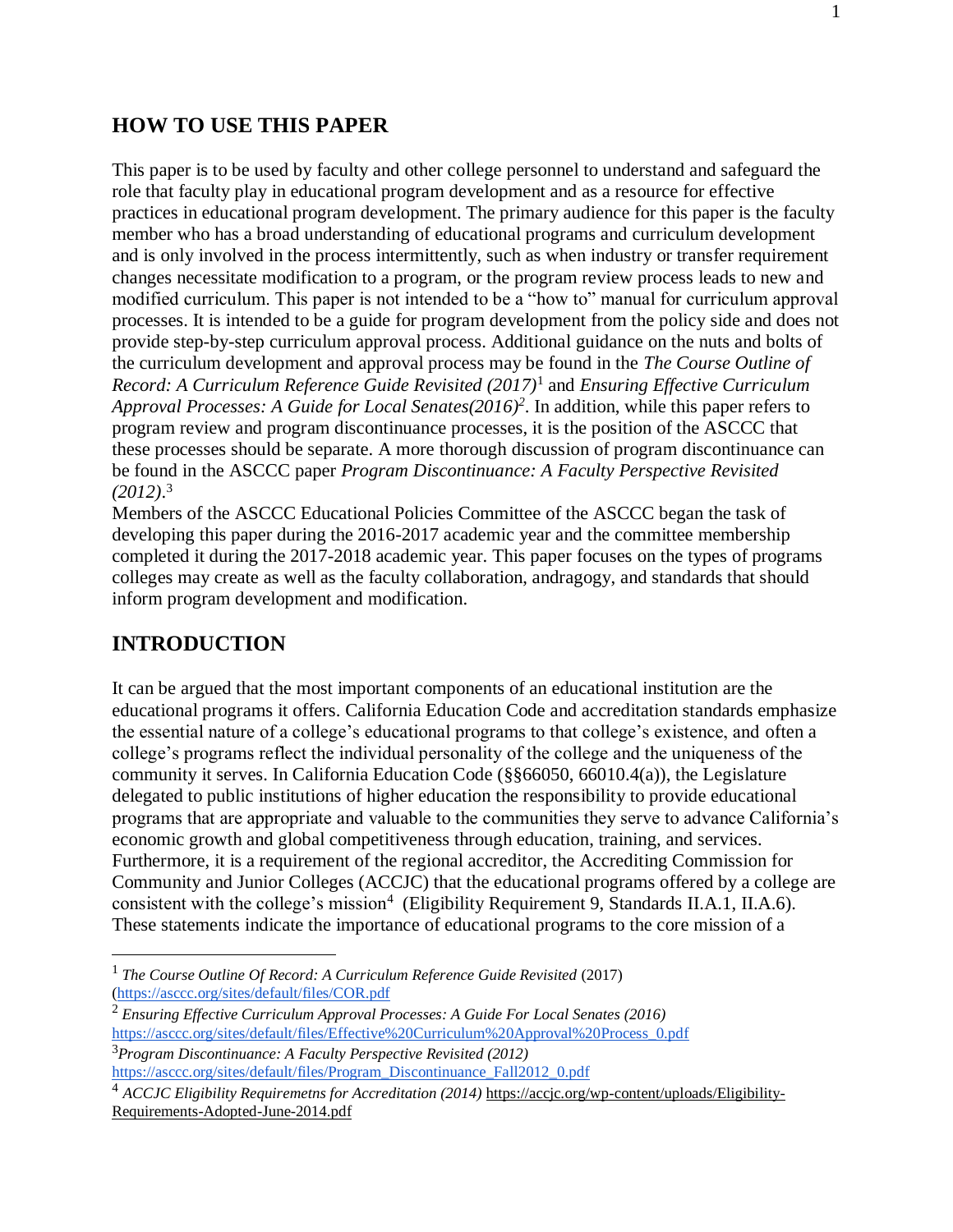college to provide viable and relevant programs of study to a community to support its economic and cultural growth.

### **JUSTIFICATION FOR THE PAPER**

During the spring 2016 Academic Senate for California Community Colleges (ASCCC) plenary session, the delegates representing the California community colleges passed following resolution:

Resolution 9.02 Spring 2016 – Develop a Paper of Effective Practices for Educational Program Development $5$ 

Whereas, "Educational program development," which is an academic and professional matter identified in Title 5 §53200, involves the development of all certificates and degrees and is therefore inherently a curricular matter;

Whereas, The Task Force on Workforce, Job Creation, and a Strong Economy[1] has identified several recommendations that have resulted in a focus on the development of educational programs, including the following:

- Evaluate, strengthen, and revise the curriculum development process to ensure alignment from education to employment.
- Evaluate, revise, and resource the local, regional, and statewide CTE curriculum approval process to ensure timely, responsive, and streamlined curriculum approval.
- Improve program review, evaluation, and revision processes to ensure program relevance to students, business, and industry as reflected in labor market data.
- Develop robust connections between community colleges, business and industry representatives, labor and other regional workforce development partners to align college programs with regional and industry needs and provide support for CTE programs; and

Whereas, Faculty and colleges would benefit from a paper specifically dedicated to effective practices for developing and revising all educational programs;

Resolved, That the Academic Senate for California Community Colleges develop a paper on effective practices for developing and revising all educational programs and bring the paper to the Spring 2017 Plenary Session for approval.

## **DEFINITION OF A PROGRAM**

 $\overline{a}$ 

When determining policies for establishing programs at a college, broad and competing definitions of an "educational program" can cause confusion. Per title 5 § 55000 (m), an educational program is "an organized sequence of courses leading to a defined objective, a

<sup>5</sup> Resolution SP16 9.02 "Develop a Paper on Effective Practices for Educational Program Development" <http://asccc.org/resolutions/develop-paper-effective-practices-educational-program-development>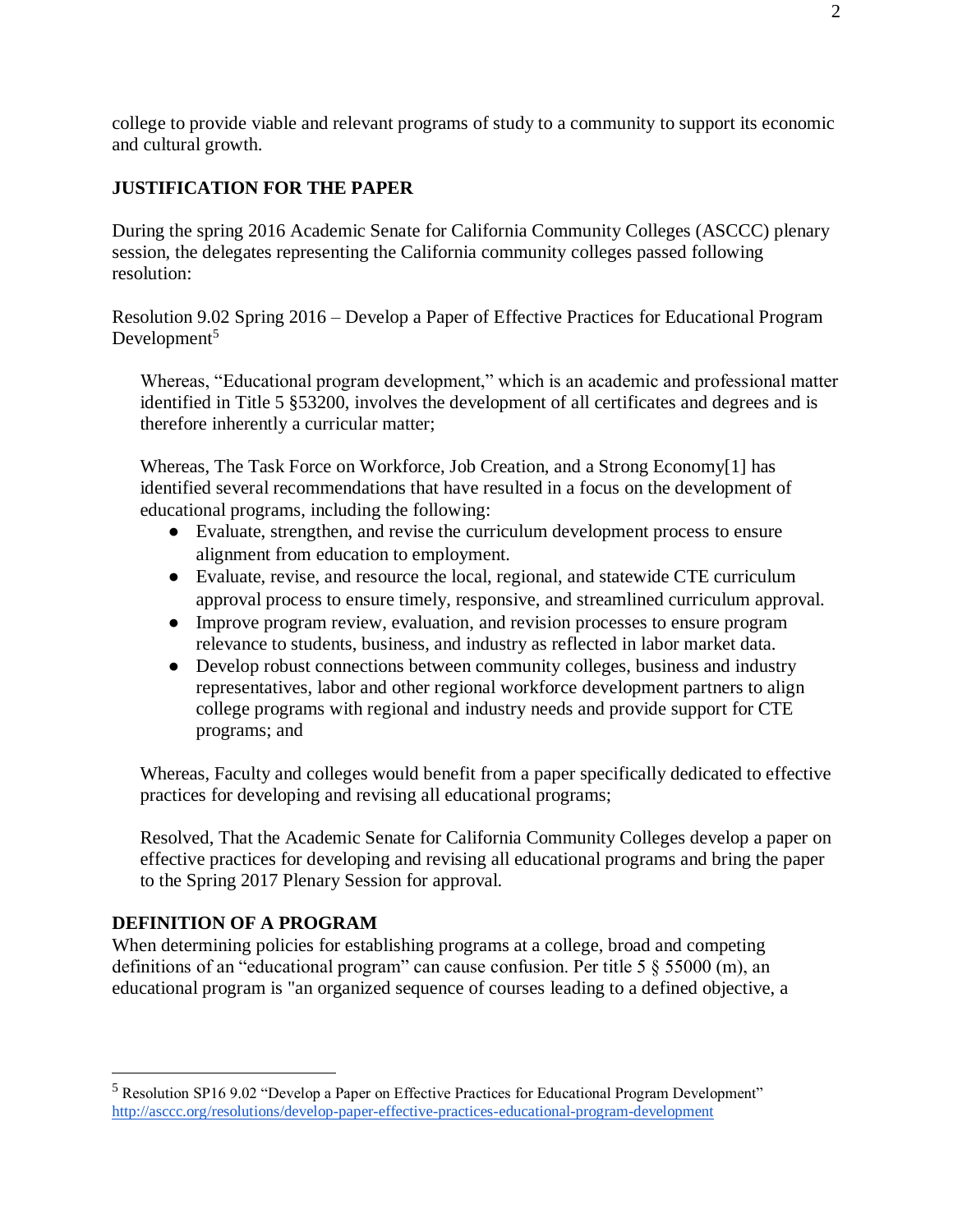degree, a certificate, a diploma, a license, or transfer to another institution of higher education."<sup>6</sup> Similarly, according to the accreditation standards of the ACCJC, an instructional program is defined as "a combination of courses and related activities organized for the attainment of broad educational objectives described by the institution." These definitions set the term "educational program" apart from "educational *support* programs"<sup>7</sup> which provide necessary wraparound services for students to support their pursuit of an award or other educational goal. While the policies around the creation of educational programs differ from those of processes for establishing educational support programs, these processes should inform each other and be integrated to ensure they are relevant to the educational and employment goals of students and effective in achieving their purpose and mission.

## **EDUCATIONAL PROGRAM DEVELOPMENT: BEFORE THE CURRICULUM COMMITTEE**

The development of an educational program often begins with the determination of student need by faculty, with support from administration. Or sometimes administrative or industry partners may bring a request or an idea for a program to faculty. Whatever the origination source, programs are developed based on stated student learning outcomes determined by faculty in consultation with students, administrators, advisory boards, and other stakeholders. Courses are developed for inclusion in programs in alignment with program student learning outcomes that support students' end goals, including but not limited to employability and transfer, and are designed to provide relevant instruction in a timely manner.

## **When Is a New Program Needed?**

The California Community Colleges Chancellor's Office Academic Affairs division maintains the *Program and Course Approval Handbook<sup>8</sup>* (PCAH) currently in its 6th edition. The PCAH defines five criteria used by the Chancellor's Office to approve credit and noncredit programs and courses, and these five criteria should drive the development of academic programs. These five criteria include the following:

- Appropriateness to the Mission
	- Programs must be directed at the appropriate level for community colleges. Programs must address a valid transfer, occupational, basic skills, civic education, or lifelong learning purpose. Programs should also be congruent with the mission statement and master plan of the college and district.
- Need

New programs that meet stated goals and objectives in the region must not cause harmful competition with an existing program at another college. Need is determined by multiple factors, including but not limited to; educational master plan, accreditation standards,

 $\overline{a}$ 

 $6 \S$  55000. Definitions.

[https://govt.westlaw.com/calregs/Document/I12CF9B4BDA2340B3B01F2DFD1231396A?viewType=FullText&ori](https://govt.westlaw.com/calregs/Document/I12CF9B4BDA2340B3B01F2DFD1231396A?viewType=FullText&originationContext=documenttoc&transitionType=CategoryPageItem&contextData=(sc.Default)) [ginationContext=documenttoc&transitionType=CategoryPageItem&contextData=\(sc.Default\)](https://govt.westlaw.com/calregs/Document/I12CF9B4BDA2340B3B01F2DFD1231396A?viewType=FullText&originationContext=documenttoc&transitionType=CategoryPageItem&contextData=(sc.Default))

 $^7$  ACCJC Policy on Institutional Degrees and Credits [https://accjc.org/wp-content/uploads/Institutional-Degrees](https://accjc.org/wp-content/uploads/Institutional-Degrees-and-Credits.pdf)[and-Credits.pdf](https://accjc.org/wp-content/uploads/Institutional-Degrees-and-Credits.pdf)

<sup>8</sup> *Program and Course Approval Handbook*, 6th Edition.

[http://extranet.cccco.edu/Portals/1/AA/Credit/2017/PCAH\\_6thEdition\\_July\\_FINAL.pdf](http://extranet.cccco.edu/Portals/1/AA/Credit/2017/PCAH_6thEdition_July_FINAL.pdf)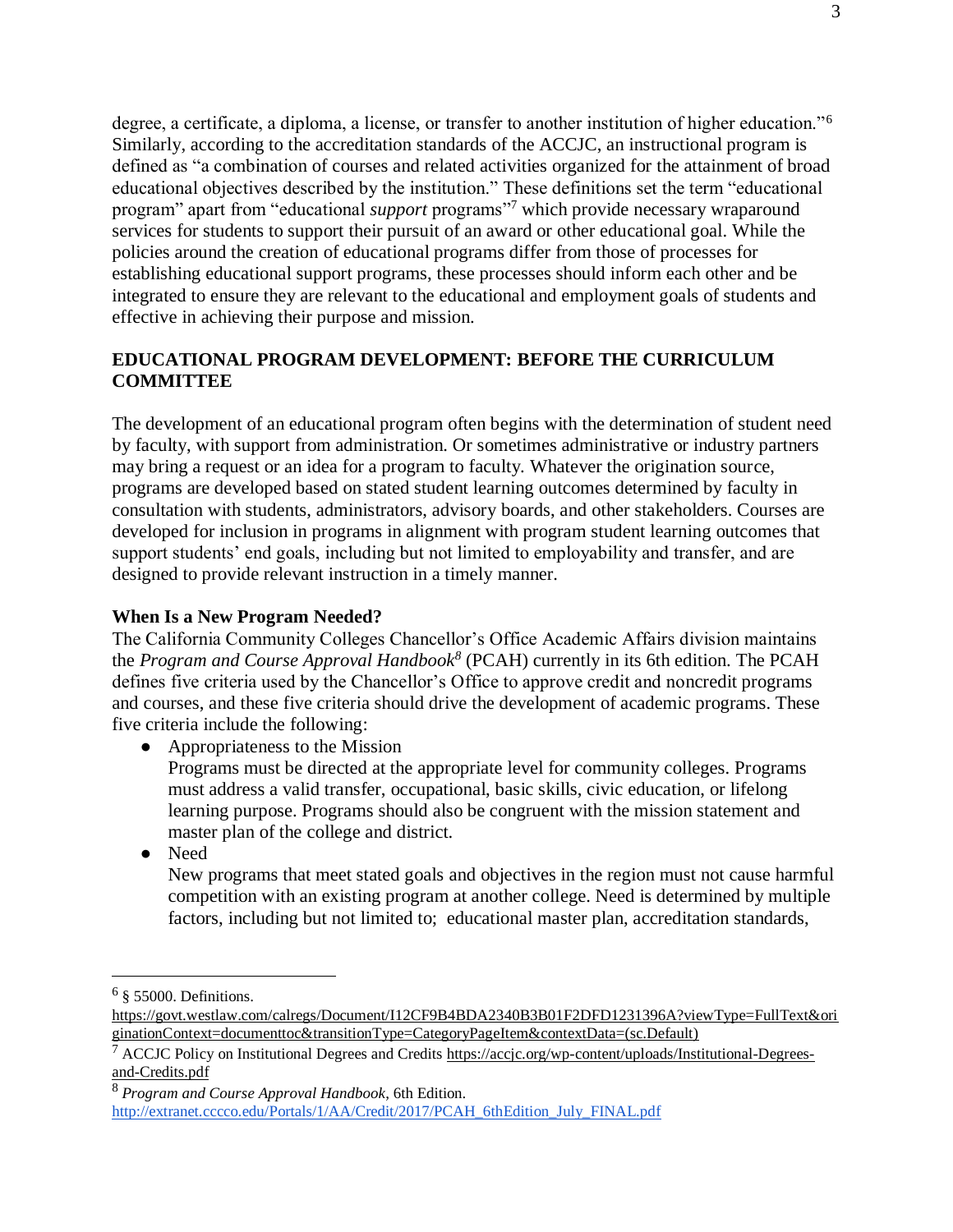program review, economic development interests, labor market data, and community surveys.

● Curriculum Standards

Title 5 mandates that all credit and noncredit curriculum be approved by the college curriculum committee and the district governing board. CTE credit programs must be reviewed by Career Technical Education Regional Consortia. The proposed program must be consistent with requirements of accrediting agencies as applicable. Programs are designed so that successful completion of the program requirements will enable students to fulfill the program goals and objectives.

● Adequate Resources

In developing a new program, the college commits to offering all of the required courses for the program at least once every two years. Hence, the college must have adequate resources for faculty, facilities and equipment, and library and learning resources.

● Compliance The design of the program must not be in conflict with any law including state and federal laws.

Faculty seeking to develop a new program should ascertain that the program meets all five of the above criteria by beginning a proposal at the discipline/department level in discussion with their faculty, dean or responsible administrator, and curriculum chairs. For CTE programs, faculty should consult with local industry leaders or the program's advisory board. While college administrators do not write nor approve curriculum, they have scheduling authority and familiarity with college resources and compliance with laws and regulations related to California's community colleges.

## **Benefits of Creating a New Program**

The benefits of a new program drive program creation and the design, creation, and implementation of a new program are based on expected benefits. Such benefits may include, but are not limited to the following:

- Increased opportunity for students
- Increased student success
- Increased student retention
- Increased enrollment
- Increased employment in the region
- Enhanced regional economic development
- Improved transfer rates

## **Community Need**

All community college programs must meet the needs of the community they serve. When designing new, or revising existing programs faculty must use data gathered from many sources to ensure that the program is appropriate to the community. Data can be gathered from the local K-12 districts about student graduation and college-going rates. Data can also be gathered from labor market surveys and advisory boards for career and technical education programs. Creating new programs where there is not a need will result in frustration on the part of students who are not able to transfer or find employment.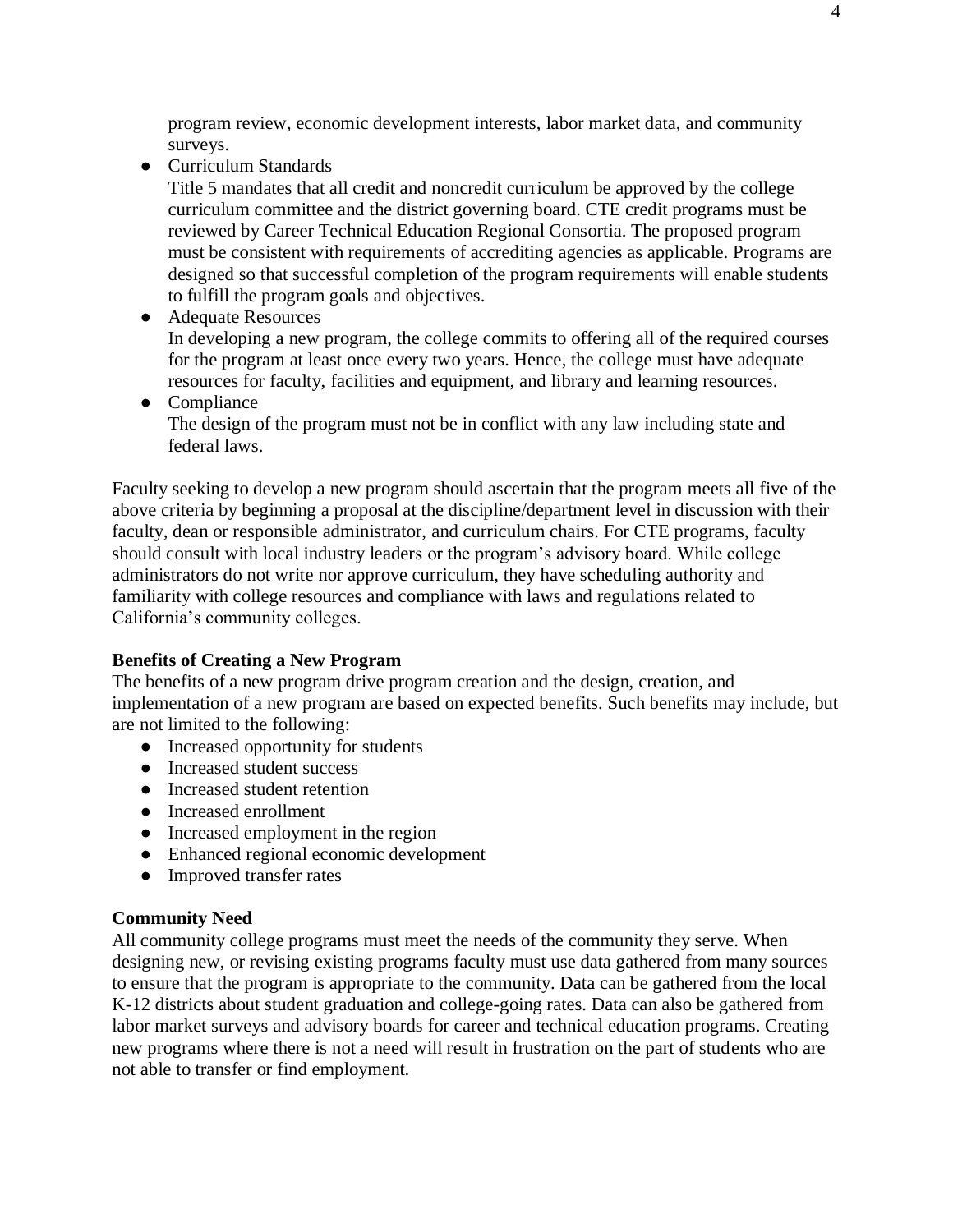#### **Asking the Right Questions to Develop a Program**

The faculty's decision to create a new program should rely upon a persuasive demonstration of need based on verifiable data and consultation with transfer institutions, advisory committees, and/or community partners. Anecdotal data should not be the foundation for a new program nor should a program be created based on the desire of one faculty, administrator, or industry partner. A new program should be embarked upon after extensive faculty collaboration, discussion, and planning and a review of quantitative and qualitative data (such as labor market data, local industry need, transfer institution consultation, etc.), available resources, and the longterm viability of the proposed program. Below are several questions that faculty might ask when debating a new program's creation:

- Is there documentable student interest that warrants creating the program?
- Are local transfer institutions expressing an interest in developing the program?
- Does the college's or program's accreditation status or license to operate require the program?
- Is there a legislated requirement that the college offer the program?
- Is there an employment market where students may benefit from the proposed program?
- Will the program lead to employment that provides graduates with a sustaining wage?
- Can the student learning outcomes of the program be met by an existing program or can an existing program be revised to address those program student learning outcomes?

#### **Vital Considerations and Impacts**

The implementation of a new program will undoubtedly have an impact on existing programs and the college's resources. Benefits and drawbacks, both intended and unintended, will occur. In order to anticipate the impacts, the college should have processes in place for thorough vetting of a new program before the program is created, but during and after its implementation as well.

There are several very practical and vital considerations colleges should discuss before offering a new program. Enrollment expectations, resource needs and the impact of new courses and programs on existing programs top that list. The impact of a new program on other programs is often not realized until after implementation. So, understanding these concerns associated with introducing a new program into a college's ecosystem of programs will help the college to plan ahead and be ready to address them.

- Colleges may see decreased enrollment or demand for other college programs. This can cause a decrease in course offerings and available FTES for programs which already exist, which in turn will impact the need for faculty in some fields. While colleges should not plan educational offerings and schedules around faculty contract obligations or to help faculty "make load", it can be quite disconcerting to faculty members who see a decrease in their "livelihood" when they see a decline in demand for a program.
- The college should have a clear expectation for anticipated enrollment prior to creating a new program. When enrollment expectations are not met, and the expected demand for the new program doesn't materialize quickly, this may lead colleges to decrease the resources invested in the new program without allowing the program time to find its fullest audience. Colleges should have reasonable expectations around enrollment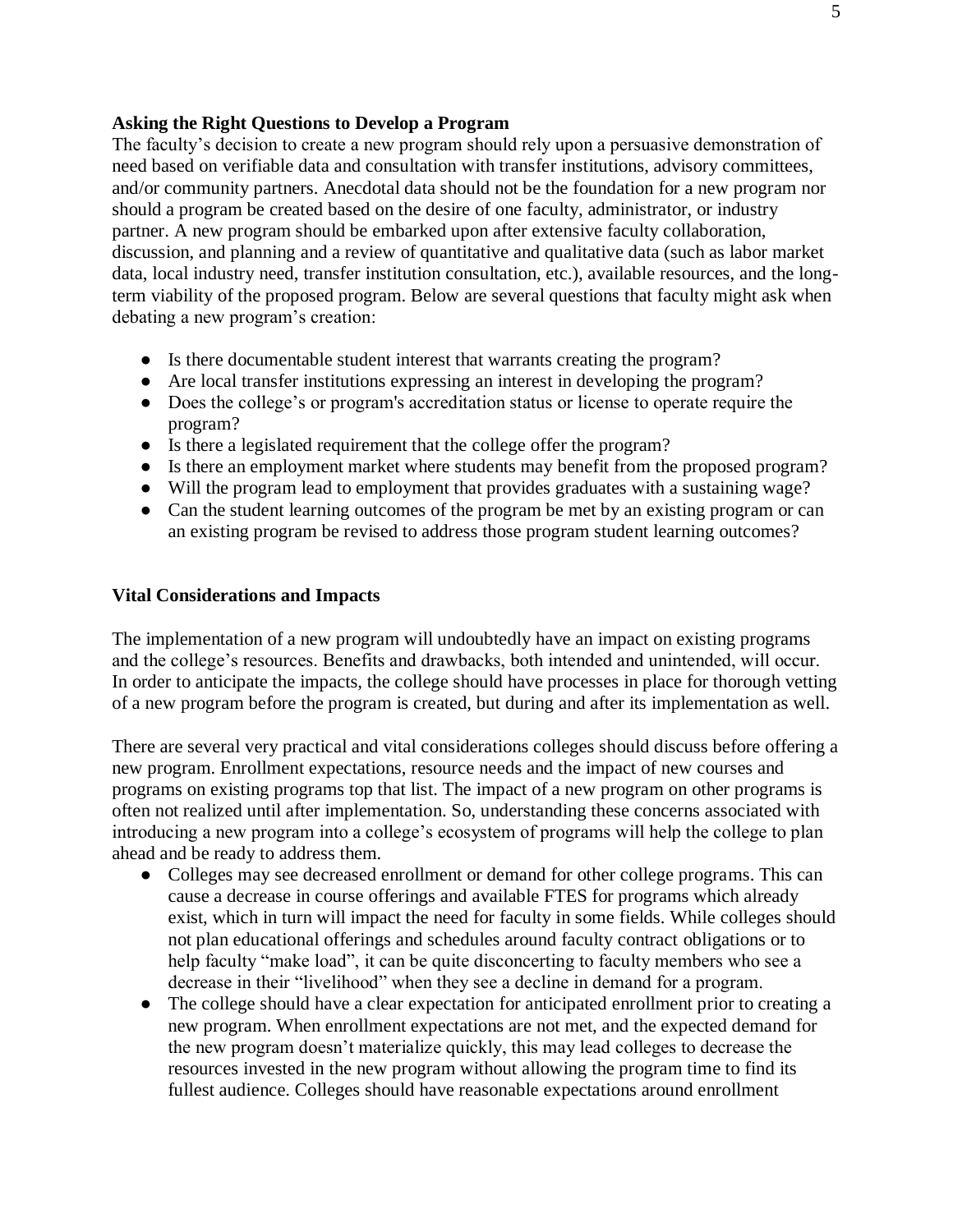patterns for the program and avoid making snap decisions regarding resources in the early days of a program's existence

- The college may find that faculty and staff are not available for the program. In rapidly emerging fields and new programs, it can be difficult to maintain trained faculty who are often siphoned away to work in an industry. Colleges should anticipate the need to recruit and maintain faculty for any new program
- Equipment costs may be higher than expected. Colleges should undertake a review of the total cost of ownership for a new program prior to creating the program to ensure the program's long-term fiscal stability.
- Facilities may not be sufficient for the new program. Ensuring classroom space, lab space, and instructional space unique to a program's learning outcomes should be discussed prior to creating a new program. Colleges that overlook the facility needs of the new program may find itself without sufficient room space for its current offerings as well as new course offerings and will need to reduce offerings in one area to satisfy the program.

Regular program review can help predict possible impacts from implementing a new program. It may also be helpful when creating a new program to examine program review documents from similar or recently implemented programs to determine potential issues.

## **TYPES OF PROGRAMS**

College district policies regarding educational program development should define the various types of awards (degrees and certificates) given by the institution upon completion of courses and requirements determined by faculty to be essential in an educational program. The type of program created should be based on the needs of students and the program learning outcomes that students are expected to accomplish in order to complete the program and to be successful in their future educational and employment goals. The following is a list of award types based on regulations established in title 5 and explained in detail in the *Program and Course Approval Handbook (6th Ed.)<sup>9</sup> .*

- Bachelor of Arts (BA)
- Bachelor of Sciences (BS)
- Associate in Arts for Transfer (AA-T)
- Associate in Science for Transfer (AS-T)
- $\bullet$  Associate in Arts (AA)

 $\overline{a}$ 

- Associate in Science (AS)
- Certificates of Achievement (18 or more semester degree-applicable units or 27 or more quarter degree-applicable units)\*
- Certificates of Achievement (12 or more semester degree-applicable units or 18 or more quarter degree-applicable units) which require approval by the CCCCO in order to be included on a student's transcript.\*
- Certificate of less than 12 units that may be created and does not require approval by the Chancellor's Office; however, these certificates are not transcriptable and cannot be

<sup>9</sup> *Program and Course Approval Handbook*, 6th Edition. [http://extranet.cccco.edu/Portals/1/AA/Credit/2017/PCAH\\_6thEdition\\_July\\_FINAL.pdf](http://extranet.cccco.edu/Portals/1/AA/Credit/2017/PCAH_6thEdition_July_FINAL.pdf)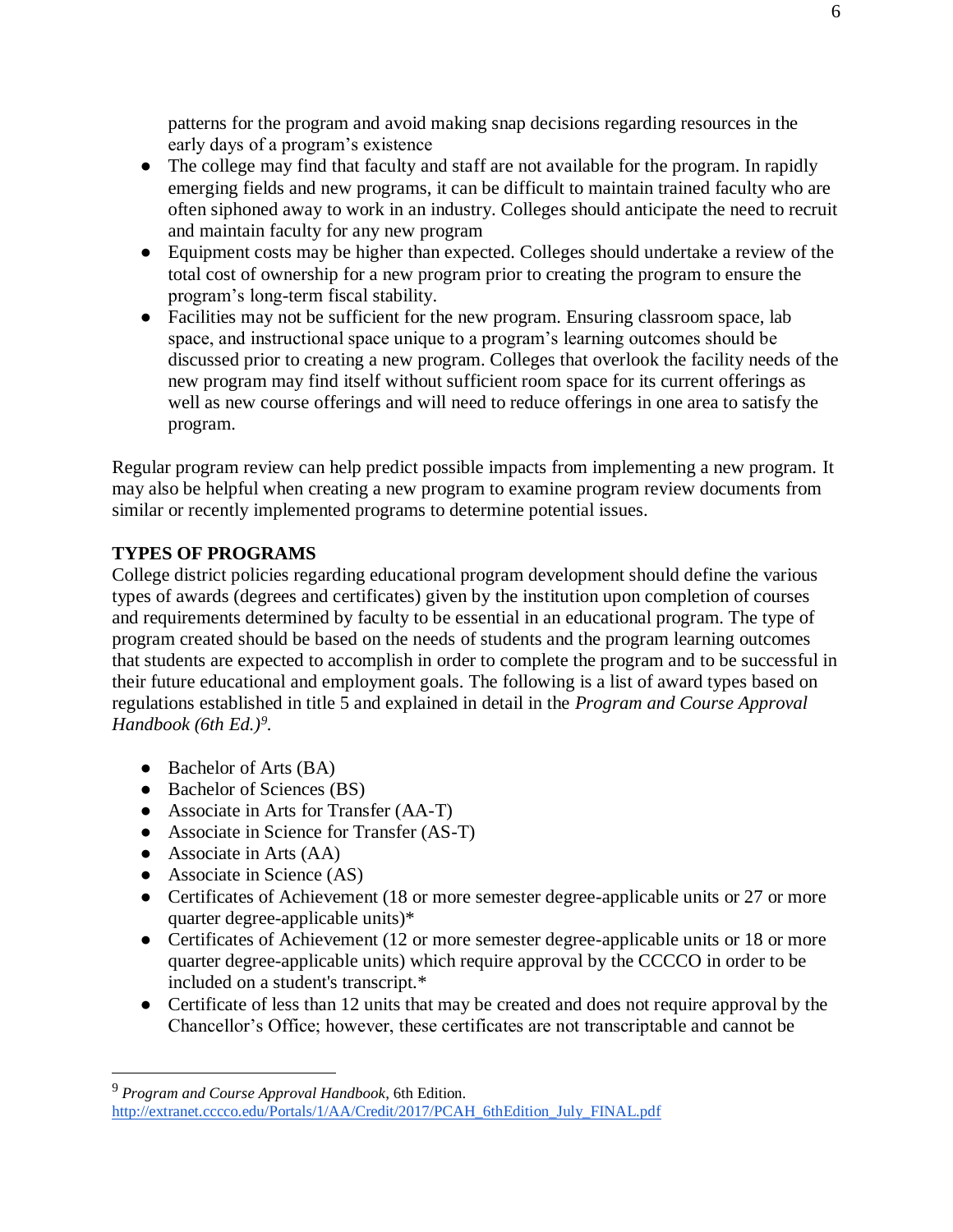called a "Certificate of Achievement," "Certificate of Completion" or "Certificate of Competency."\*

- Noncredit Certificate of Completion (a sequence of Career Development and College Preparation (CDCP) courses in short-term vocational or workforce preparation areas.
- Noncredit Certificate of Competency (a sequence of Career Development and College Preparation (CDCP) courses in ESL or Elementary & Secondary Basic Skills

\* At the time of the publication of this paper, a proposal is being considered to revise the minimum number of units for certificates of achievement in title 5. This paper will be revised if those changes occur.

Specific minimum requirements for each of these types of educational degree and certificate programs are found in title 5 and the PCAH.

College policies often divide educational programs into broader categories based on the educational or employment goals students enrolled in the program may have. These categories include transfer programs, Career Technical Education programs, and Noncredit programs.

## **TRANSFER PROGRAMS**

Transfer educational programs are developed to support student goals to transfer to other institutions within the California system of higher education or to out-of-state or private institutions. Transfer programs must take great care to keep up-to-date with changes in articulation agreements between the college and other institutions and the standards and requirements in place to accept students. In addition, transfer programs must adhere to accreditation standards intended to ensure transfer policies and articulation agreements are fair to students, transparent, and consistent with standards of academic rigor.

#### **Associate Degree for Transfer (ADT)**

Included in the category of Transfer Educational Programs is the most recent development in transfer programs, the Associate Degree for Transfer (ADT). ADTs are associate degree programs created in 2010 in response to Senate Bill 1440, the Student Transfer Achievement Reform Act (Padilla) and codified in Education Code §66746(a). The completion of an ADT fulfills the lower division component of a baccalaureate major at a California State University (CSU) and guarantees transfer to a CSU at junior status although not necessarily to a particular campus or major. In addition, once at the CSU, students can complete a bachelor's degree with as few as 60 semester units or 90 quarter units of coursework. The ADT degree is intended to make transfer to the CSU system smoother for students and is designed to align coursework at the community college with courses offered at the CSU.

The process to develop an ADT begins when community college faculty and CSU from across the system collaborate to create a Transfer Model Curriculum (TMC) which specifies courses that should be included in every college's ADT either as required courses or as important support or electives. In 2013 SB 440 (Padilla, 2013) required colleges to offer ADTs in disciplines where a Transfer Model Curriculum (TMC) had been established and the college has an existing associate degree already. Colleges have 18 months from the release of the TMC to develop the ADT if they offer a traditional transfer program in that discipline.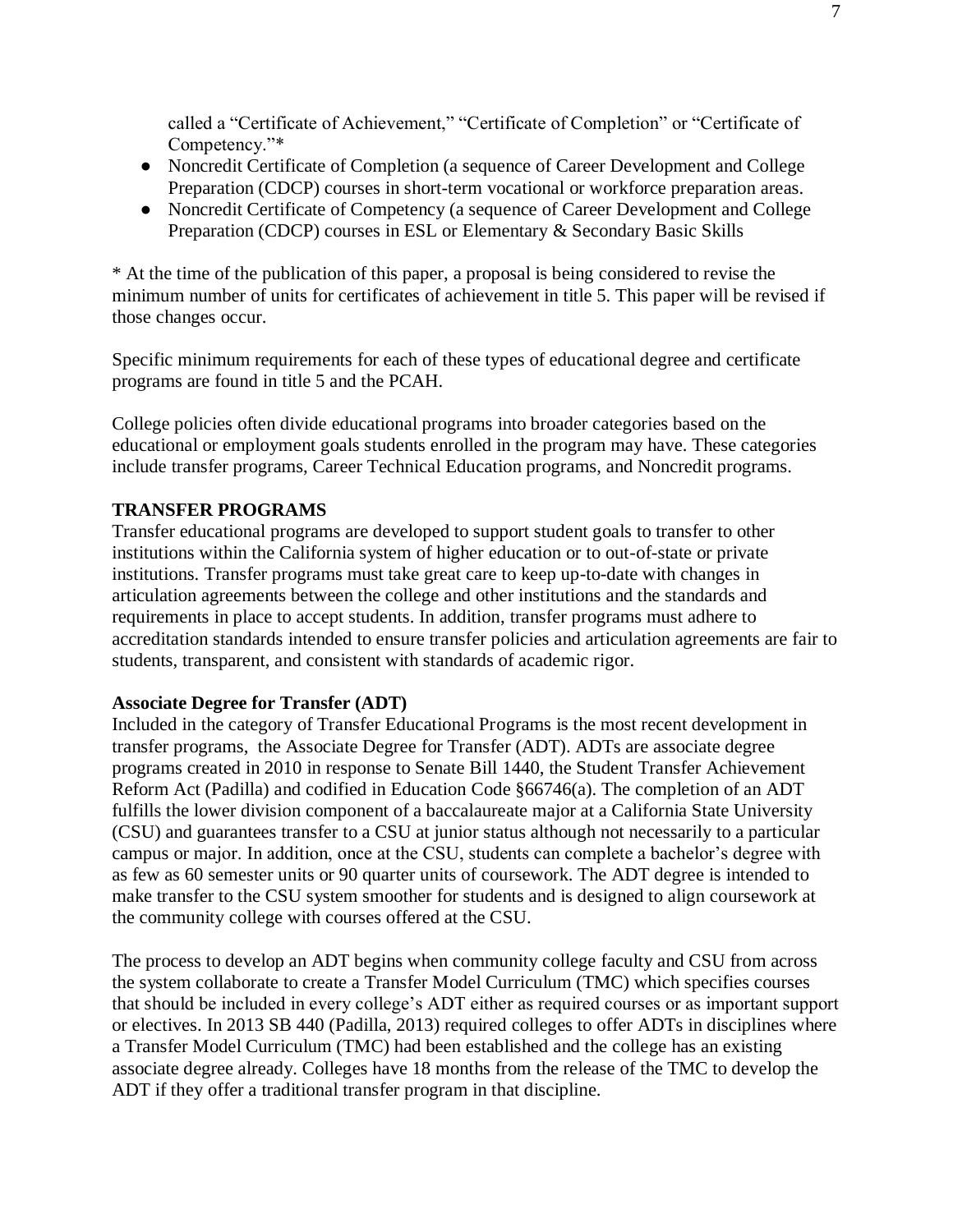In addition, SB 440 (Padilla, 2013) mandated the development of TMCs in at least four areas of emphasis, although local colleges have more flexibility around how these are developed. The Intersegmental Curriculum Workgroup (ICW) defines an area of emphasis as an interdisciplinary TMC that is developed to serve multiple majors at the CSU and is designed to prepare the student for an array of majors at the  $\frac{1}{\sqrt{N}}$ . In the wake of the bill, ICW recommended creating area of emphasis degrees in, among other areas, Social Justice Studies and Global Studies. Additional information on area of emphasis TMCs can be found in the article "Area of Emphasis Transfer Model Curricula: Everything You Ever Wanted to Know About AoE TMCs"<sup>11</sup>.

#### **Associate Degrees**

While the ADT has received the most attention recently, the traditional associate degree still serves several important purposes. Per title 5 §55063, the associate degree of art or associate degree of science includes demonstrated competence in reading, in written expression, and in mathematics, and satisfactory completion of at least 60 semester units or 90 quarter units of degree-applicable credit coursework in a major or area of emphasis. The primary differences between ADTs and traditional transfer degrees is that ADTs may not exceed 60 units, and traditional associate degrees may serve a different students who may have broader goals than those served by the ADT. An ADT is not an option for majors that do not have a TMC developed yet or for programs that primarily serve students who wish to transfer to a system or institution other than a CSU. There are also concerns over majors with high unit counts, especially in STEM areas, where faculty are challenged to create a meaningful educational program within the strict parameters of the ADT as legislated. Recent experiments with creating similar pathways for transfer to the UC are the subject of ongoing discussion, but until that time when a similar agreement is in place, many students are served by the traditional transfer associate degree.

While associate degrees are generally associated with transfer preparation, most every college offers associate degrees that serve a population of students in pursuit of educational or career preparation that only requires a two-year program and no further coursework is necessary to enter a workplace or to satisfy a student's academic goal. These degrees may provide students with the highest level of professional training standard to an industry and make students eligible for employment.

#### **The Area of Emphasis Associate Degree and Associate Degree for Transfer**

Title 5 §55063 provides for the creation of an associates degree in a major, which consists of courses typically in the same discipline or TOP code, or an area of emphasis where courses have been determined to be related through a college's local curriculum approval process. This provision has led to colleges creating associate degrees that combine courses in a general field of study that impart to students similar skills and abilities rather than limiting the required courses to one or two disciplines based on a focused content area. A few examples of degree titles for area of emphasis degrees include Associates of Arts in Liberal Arts with an Emphasis in

 $\overline{a}$ 

<sup>10</sup> ICW Working Definition of Area of Emphasis

<https://drive.google.com/file/d/0BytmZpyqw5B5RnpZcmpwYXpxLW8/view>

<sup>&</sup>lt;sup>11</sup> "Area of Emphasis Transfer Model Curricula: Everything You Ever Wanted to Know About AoE TMCs" Rostrum (September 2015) [https://www.asccc.org/content/area-emphasis-transfer-model-curricula-everything-you](https://www.asccc.org/content/area-emphasis-transfer-model-curricula-everything-you-ever-wanted-know-about-aoe-tmcs)[ever-wanted-know-about-aoe-tmcs](https://www.asccc.org/content/area-emphasis-transfer-model-curricula-everything-you-ever-wanted-know-about-aoe-tmcs)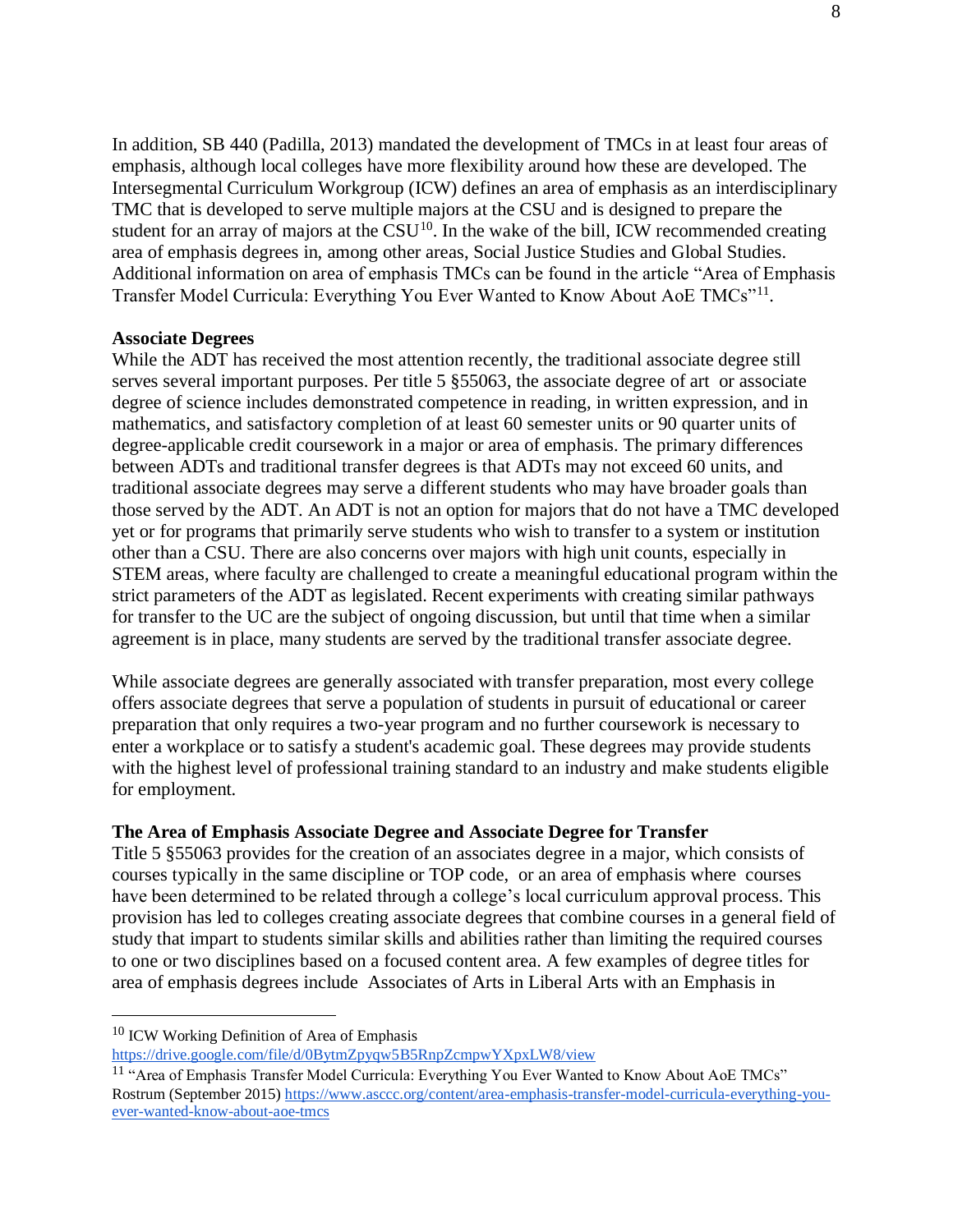Humanities; Associate in Arts in Liberal Arts with an Emphasis in Communication and Writing; or Associate of Science in Liberal Arts with an Emphasis in Science and Mathematics. Courses in these types of degrees often have been placed in the same general education area of the four general education areas identified in §55063. Those areas are the following Natural Sciences; Social and Behavioral Sciences; Humanities; and Language and Rationality. Along with the area of emphasis for the associates, SB 1440 (Padilla, 2013) created the requirement for colleges to offer ADTS in at least four areas of emphasis (see above).

#### **Advantages and Disadvantages of an Area of Emphasis Associate Degree**

These degrees provide students with greater flexibility to take courses within a broad, general area of study without focusing too closely on a specific major or highly focused content area. Also, students who have amassed many units in a general area of focus at one or multiple colleges, have found these degrees useful for applying their varied coursework to meet the requirements of a single degree. Another advantage for students is the ability to double-count many of the courses they choose to fulfill their core program requirements can often be "doublecounted" as meeting the general education requirements of the degree.

However, some disadvantages lie in these degrees. Faculty tend to offer a long list of courses that can be chosen from to meet the minimum unit requirement leading to confusion and a feeling of overwhelm for students when making choices around which courses to take. This inclusion of sometimes four and five times as many courses as a student would need to graduate also creates the impression that the area of emphasis degree is an "everything but the kitchen sink" degree and lacks value as transfer preparation, Area of emphasis degrees also open faculty to charges of creating a program for the purpose of ensuring a course or courses are offered by having these courses be part of a degree. Additionally, students may find themselves at a disadvantage during the transfer process if the college they wish to transfer to does not value this omnibus approach to completing a degree and do not accept these degrees as preparing a student for upper-level coursework. Finally, students who pursue these degrees may run into complications with their financial aid awards.

With the system-wide discussion around the creating of guided pathways frameworks at colleges and developing semester-by semester program maps with specific, limited recommendations for course-taking, area of emphasis degrees are likely to come under more scrutiny to ensure that their focus is student-centered and provide a valuable award for students to promote transfer and employment goals.

### **Certificates of Achievement for Transfer Preparation**

A certificate of achievement for transfer preparation includes coursework taken to satisfy transfer patterns established by the UC, CSU, or an accredited public postsecondary institution. This type of program must consist of 18 or more semester units or 27 or more quarter units of degreeapplicable coursework.\* Faculty may decide that this type of certificate serves a local purpose due to agreements with their local CSU or UC schools and to help student better define their pathway of instruction and to support a seamless transfer. A certificate of achievement that is 12 or more semester units or 18 or more quarter units of degree-applicable coursework may be called a certificate of achievement with approval by the California Community College's Chancellor's Office (CCCCO).\*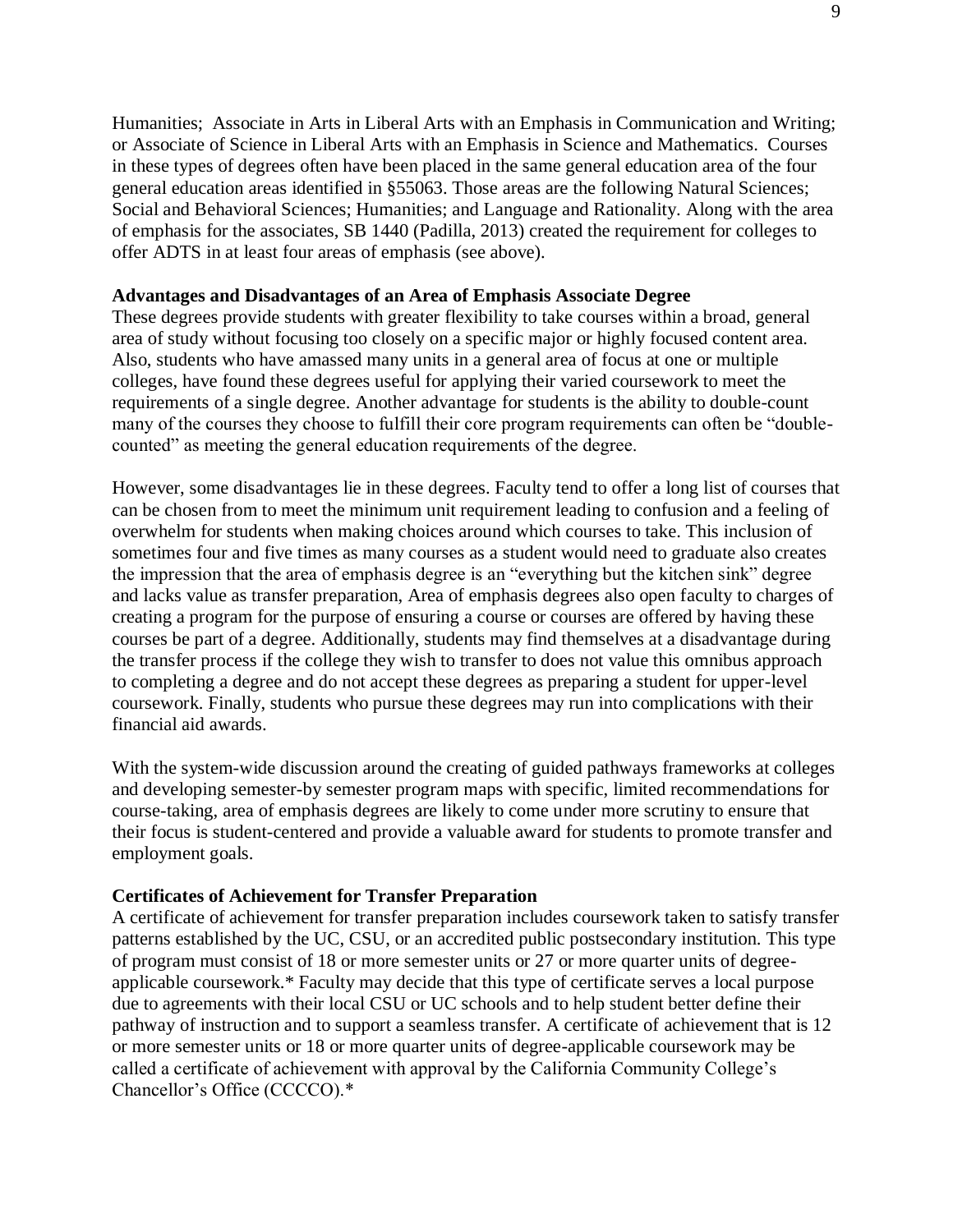\* At the time of the publication of this paper, a proposal is being considered to revise the minimum number of units for certificates of achievement in title 5. This paper will be revised if those changes occur.

## **Bachelor's Degrees at the California Community colleges**

In 2014 Governor Jerry Brown signed SB 850 (2014) to created a pilot baccalaureate program for 15 community colleges across the state to fill a growing workforce demand for collegeeducated, skilled workers in fields such as health, science and technology. At this time, data have not been reported regarding the effectiveness of the pilot program as the first graduates are expected in 2018.

## **CAREER TECHNICAL EDUCATION PROGRAMS**

Career Technical Education (CTE) programs provide students with academic skills and technical training designed to assist their successful transition into a specific industry or job. Career and Technical Educational Programs include associate degrees and certificates in disciplines such as Accounting, Radiology, Nursing, Dental Hygiene, Business, Paralegal Studies and many other fields where a clear trajectory can be mapped from learning outcomes to industry standards for employment. CTE programs are intended to propel the California economy forward by providing students with skills that lead to employment and help to provide California companies with the talent they need to compete on a global scale.

## **Career Technical Education Associate Degrees and Certificates of Achievement**

While some career technical education areas warrant the preparation provided by an associate degrees, many CTE programs serve students through a Certificate of Achievement or a series of certificates created to provide training for students wishing to work at various levels in an employment sector. While many CTE programs do not lead to transfer, an ever-growing number of CTE programs are adding transfer-focused elements to their requirements as advanced training at a four-year university is becoming necessary for success over the course of a student's career in the industry. The number of semester or quarter units for an associate degree or a certificate in a CTE area is the same as for transfer preparation\*; however, faculty creating CTE programs must take additional steps in the curriculum approval process that include consultation with industry partners and practitioners to meet title 5 requirements, the requirements of external accreditation agencies, and/or industry standards.

\* At the time of the publication of this paper, a proposal is being considered to revise the minimum number of units for certificates of achievement in title 5. This paper will be revised if those changes occur.

## **Industry Needs**

An important goal in CTE programs is to ensure that the programs are innovating and keeping up with changing industry needs. Often colleges undergo this examination of industry need through both short-term and long-term planning led by a program's advisory board as well as the college district's strategic planning processes. CTE programs are meant to address workforce training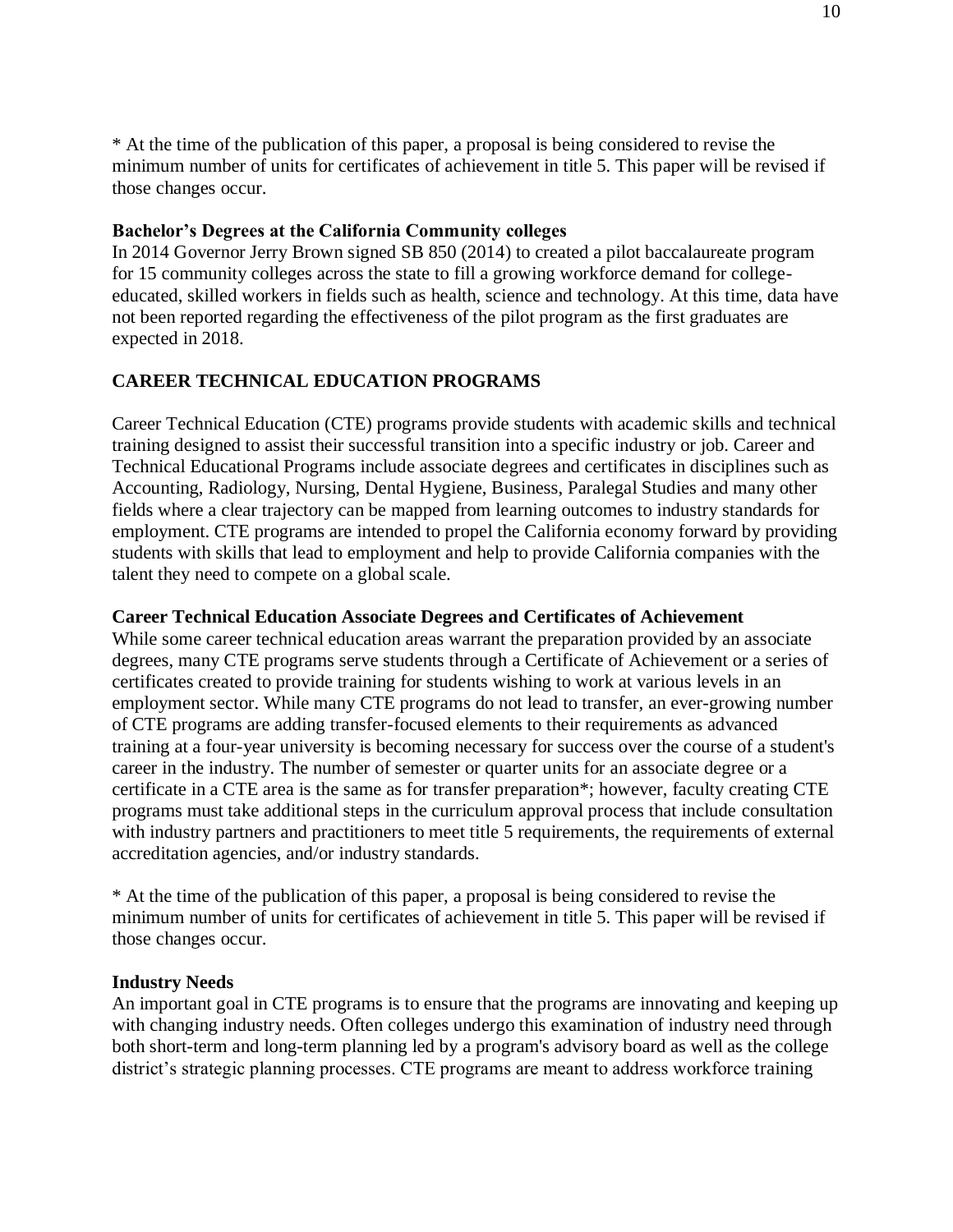needs so that the system can provide students with the training they need for career advancement and provide a well-prepared workforce for employers.

### **Advisory Boards for CTE Programs**

The federal Carl D. Perkins Career Technical Education Improvement Act of 2006 requires that "Each local educational agency (LEA) receiving Perkins IV funds must involve parents, students, academic and CTE teachers, faculty, administrators, career guidance and academic counselors, representatives of tech prep consortia (if applicable), representatives of business and industry, labor organizations, representatives of special populations, and other interested individuals in the development, implementation, and evaluation of CTE programs. (20 U.S.C. § 2354 (b)(5).)" Furthermore, California Education Code states that, "The governing board of each school district participating in a career technical education program shall appoint a career technical education advisory committee to develop recommendations on the program and to provide liaison between the district and potential employers"(EC § 8070) while Title 5 §55601 states that the governing board of each community college district participating in a vocational education program shall appoint a vocational education advisory committee to develop recommendations for the program and to act as a liaison between the district and potential employers. This requirement is also found in the ACCJC standard II.B: "the institution relies on faculty expertise and the assistance of advisory committees when appropriate to identify competency levels and measurable student learning outcomes for courses, certificates, and programs." Every CTE program must have an advisory committee and that committee serves a vital role in assisting a program to remain dynamic and in touch with its local, regional, and state-level communities. Committee members should include employers, employees, current students and recent alumni, faculty, program coordinator, department chairs, deans, articulation partners, CTE counselor and other pertinent partners.<sup>12</sup>

#### **Labor Market Data**

 $\overline{a}$ 

Career Technical Education programs use data that affirm the demand for jobs in the industry when creating and reviewing programs. Programs that colleges support lead to employment and for which the industry shows stability and growth, and many data sources are available to assist faculty as they explore the narrative their data tell. The 2015 recommendations of the Task Force on Workforce, Job Creation, and a Strong Economy have led to the creation of tools such as the LaunchBoard that provide needed data to faculty for program development. Along with the Labor Market Information Division (LMID) of the California Employment Development, CTE programs have several sources for determining how best to serve students in their economic regions.

#### **Regional Consortia Recommendation**

In compliance with California Education Code and title 5 regulations §55130(b)(8)E, prior to offering new or substantially modified programs, all CTE programs are reviewed by their regional consortia, typically made up of CTE faculty and administrators from the region, and a recommendation is provided to the Chancellor's Office. This recommendation focuses on regional labor market needs and the duplication of programs. Each program submitted includes

<sup>&</sup>lt;sup>12</sup> "CTE Advisory Boards—Roles, Responsibilities, and Effective Practices" Breakout, ASCCC Curriculum Institute (2016) [https://www.asccc.org/content/cte-advisory-boards-%E2%80%93-roles-responsibilities-and](https://www.asccc.org/content/cte-advisory-boards-%E2%80%93-roles-responsibilities-and-effective-practices)[effective-practices](https://www.asccc.org/content/cte-advisory-boards-%E2%80%93-roles-responsibilities-and-effective-practices)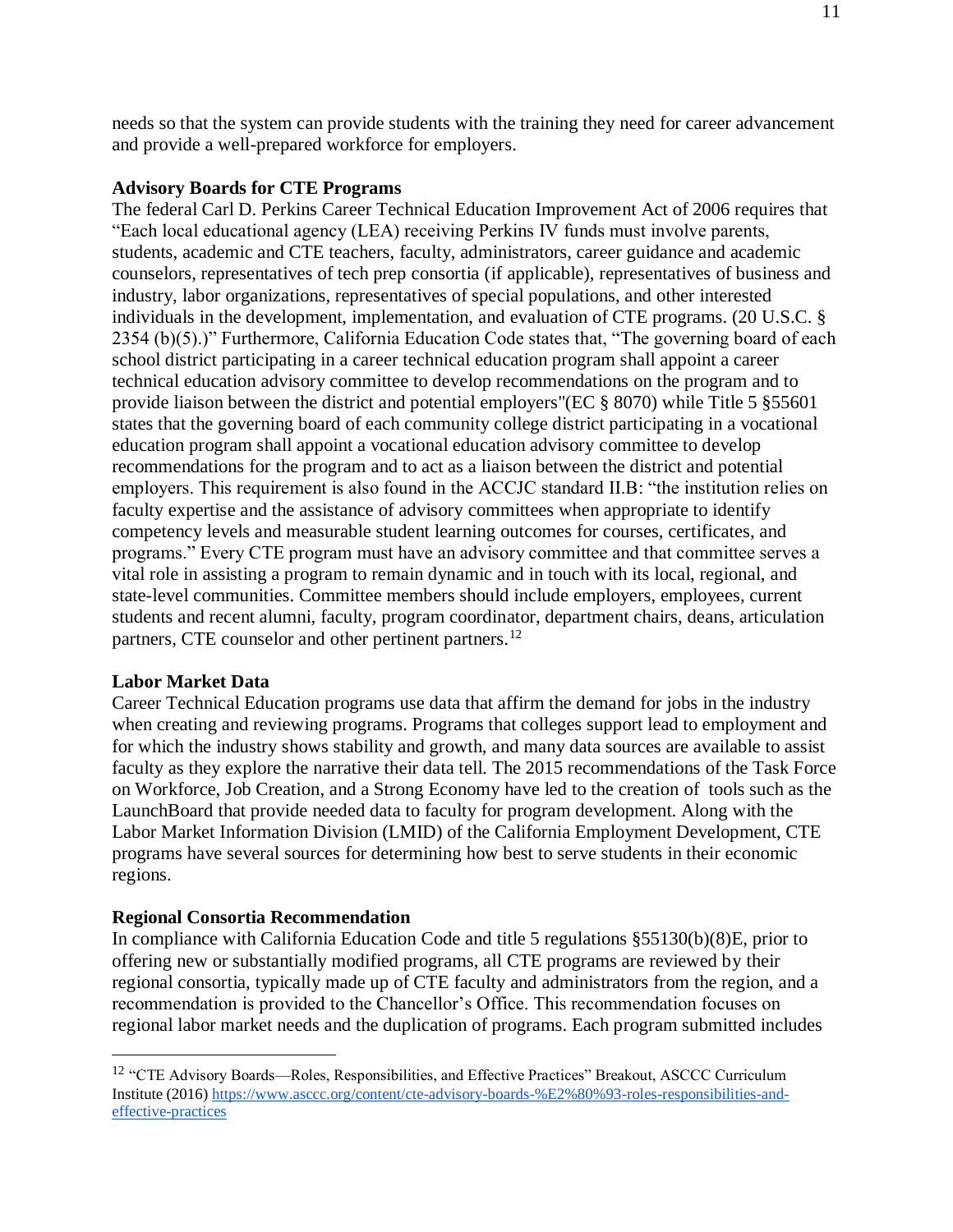program goals and objectives, a catalog description, program requirements, enrollment and completer projections, similar programs at other colleges in the service area, labor market information and analysis, and advisory committee recommendations. Once the regional consortia has reviewed the proposal, they will provide a recommendation, but the regional consortia does not approve programs.

### **Stackable Certificates**

Stackable certificates are most often associated with CTE programs. A stackable certificate is a series of certificates that can be accumulated over time to develop an individual's skills and qualifications to help them move along a career path or up a career ladder to different or higher paying jobs. Essential to the development of stackable certificates is the alignment of the expected objectives and learning outcomes of the courses within a certificate to the programlevel outcomes. Outcomes for one certificate then act as entry skills and align to the course and program-level outcomes for the next certificate, and so on. Since every certificate that a college awards should be meaningful in achievement and beneficial to students in terms of employability, stackable certificates are often closely aligned with stages along a career path in a specific industry and require collaboration with local employers and advisory committee members when being developed.

### **NONCREDIT PROGRAMS**

In recent years, significant attention has shifted to the use of noncredit curriculum not only to support student success by offering free, flexible instruction in a variety of fields, but also because of the ability to create programs in noncredit that lead to a certificate that provides a sense of accomplishment for a student as well as a meaningful statement in the workplace of a student's abilities. Noncredit programs face similar scrutiny for approval as credit programs, must be approved by the local curriculum committee and governing board and must be approved by the CCCCO and are not eligible for local approval only.

#### **Noncredit Enhanced Funding (CDCP)**

When a noncredit certificate program meets certain criteria that program is eligible for enhanced funding beyond the funding normally allocated for noncredit. Noncredit programs classified as Career Development and College Preparation (CDCP) programs are those that include courses that prepare students for employment or success in college-level credit coursework. Education Code 84760.5 establishes four categories, English as a Second Language, Basic Skills, Shortterm Vocational, and Workforce Preparation courses as being eligible for enhanced funding, and CB22 is used to designate a course as CDCP. Also, in accordance with Title 5 §55151 colleges may offer a sequence of noncredit courses that culminate in a Certificate of Competency or a Certificate of Completion or, per title 5 §55154, colleges may offer an Adult High School Diploma for enhanced funding if the program requires students to satisfactorily completed at least 160 credits of high school level coursework and demonstrate competence in reading, writing, and mathematics at a level generally accepted as appropriate for award of a high school diploma. Additional information regarding noncredit CDCP enhanced funding can be found in the most recent edition of the *Program and Course Approval Handbook*.

Education Code 84760.5 (a) establishes the noncredit "Certificate of Completion" which confirms that a student has completed an educational program of noncredit CDCP courses that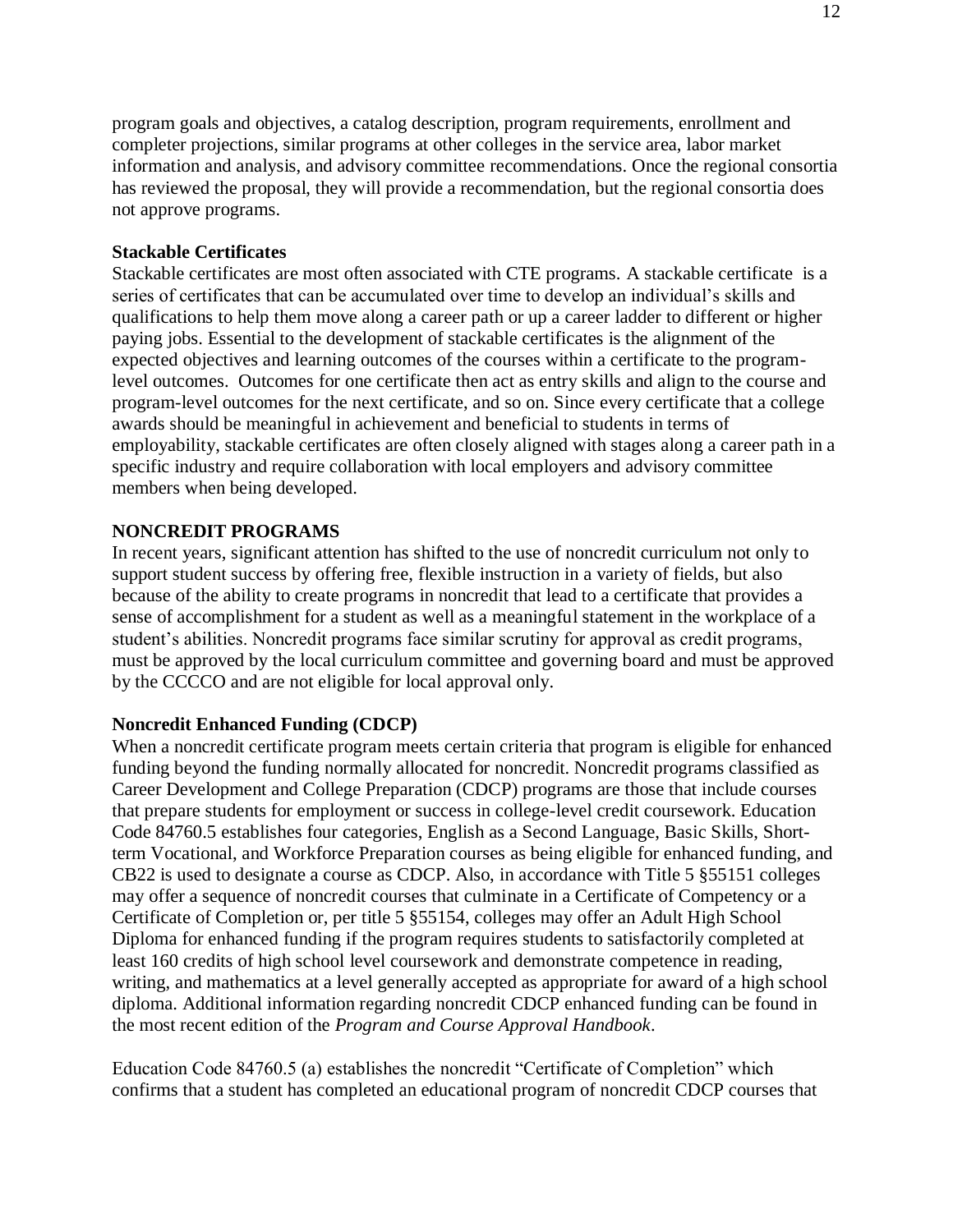prepares the student to progress in a career path or to undertake degree-applicable or non-degreeapplicable credit courses. Along with the "Certificate of Completion", a "Certificate of Competency" award signals that a student enrolled in an educational program of noncredit CDCP courses and has demonstrated achievement of a set of competencies that prepares the student to progress in a career path or to undertake degree-applicable or nondegree-applicable credit courses. An example of this type of award may be an English as a Second Language or Basic Skill certificate program. Noncredit certificate programs may consist of courses that qualify as Career Development and College Preparation courses, which include courses in Elementary and Secondary Basic Skills, Workforce Preparation, Short-term Vocational, and English as a Second Language. More and more colleges have begun exploring the potential that robust noncredit offerings may provide to support students in many of their educational goals.

### **Community Service Courses or Programs**

For some colleges, community service courses have a role to play in fulfilling its mission by providing educational offerings to serve a community's unique needs. Per California Education Code § 78300(a), a college district may "establish and maintain community service classes in civic, vocational, literacy, health, homemaking, technical and general education." These could include classes in the visual and performing arts and many other areas, and are designed to provide instruction and to contribute to the physical, mental, moral, economic, or civic development" of participants. Community services classes provide no credit units and are offered outside the regular college credit and noncredit programs. Participation in community service courses can not culminate in an award that is recognized by the Chancellor's Office. Title 5 explicitly states that general apportionment funds may not be used to fund community services, which are made available to students who pay a fee intended to cover the full cost of the course. According to the paper *California Community Colleges Guidelines for Community Services Offering*<sup>13</sup>, community services class fees cover the direct costs of instruction such as the costs of the instructor or supplies and indirect administrative costs such as staff support and facilities costs. Also, a community services program is not required to be included in the college's catalog and does not generate full-time equivalent student (FTES) apportionment.

## **ADDITIONAL DEGREES AND CERTIFICATES**

 $\overline{a}$ 

Some colleges include in their educational program offerings programs that closely match the definition of a program in Title 5, but are not eligible to provide a transcriptable degree or certificate. For example, often colleges support English as a Second Language Certificate programs where a student may receive a certificate of participation or specialization, or any other term the college chooses to use. However, that type of certificate is not transcriptable and only provides documentation that a series of courses or other requirements has been completed, although the completion is not recognized by the CCCCO. Per Title 5 §55070, colleges may offer a certificate that is less than 12 units\* with local board approval; however, colleges are not allowed to call these Certificates of Achievement or to place these certificates on a student's transcript unless approved by the CCCCO.

<sup>13</sup>*California Community Colleges Guidelines for Community Services Offering (2012)* <http://extranet.cccco.edu/Portals/1/AA/Miscellaneous/CommunitySvcsOfferingGuidelinesFinal10.24.12.pdf>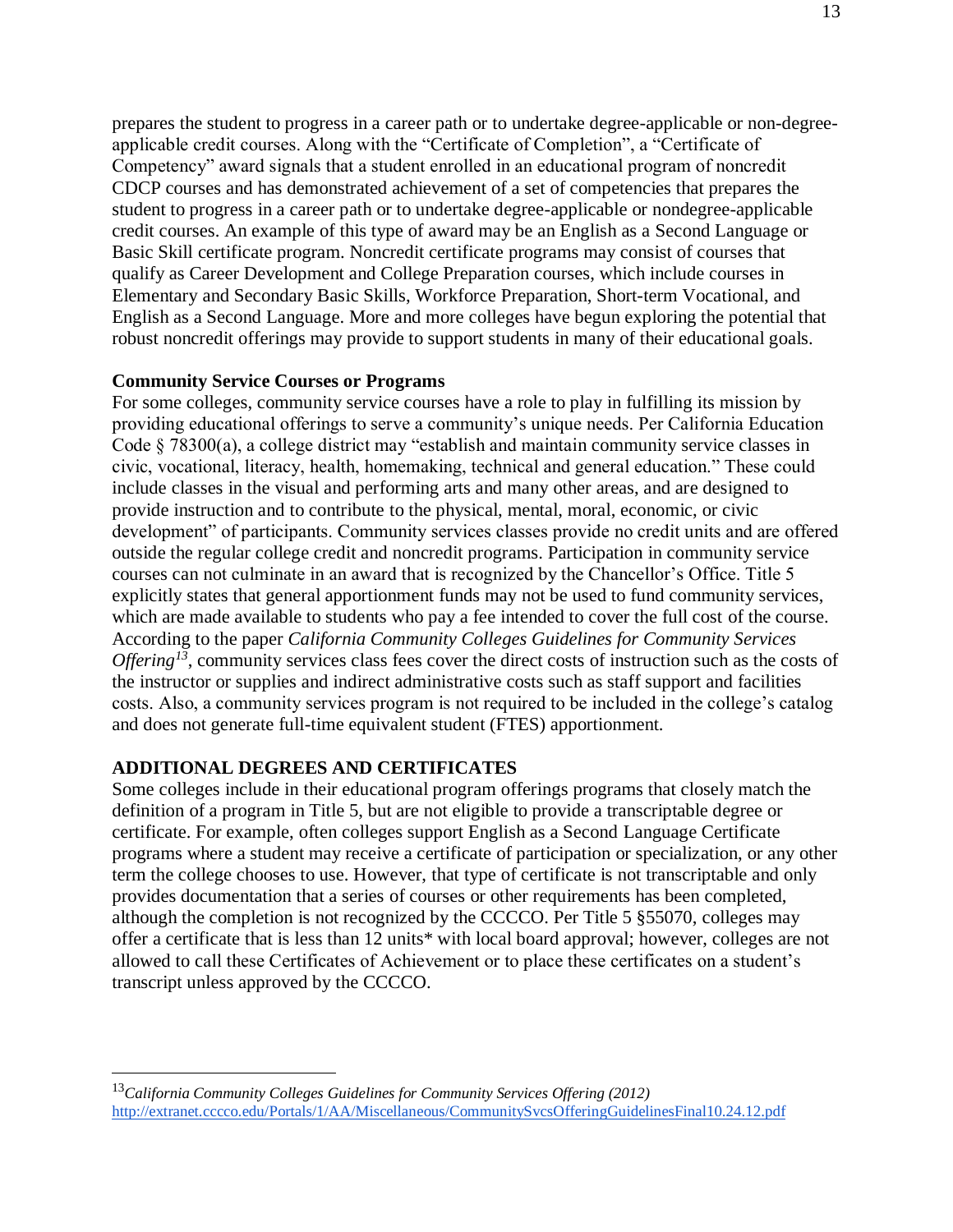\* At the time of the publication of this paper, a proposal is being considered to revise the minimum number of units for certificates of achievement in title 5. This paper will be revised if those changes occur.

## **Grant Funded Certificates and Degrees**

To meet community needs, especially of local industry and workforce, community colleges may often partner with external agencies or seek local, state, or federal funding sources. These funds are dedicated to the creation and/or support of a specific educational program and to support student success outside of the classroom. Typically these funds may only be used for a specific purpose and reporting is required. All grants should identify and provide specific benefits to the college which are in alignment with a college's mission. Additionally, per Education Code 70902(b)(7), local academic senates and faculty are the primary constituent group responsible for curriculum and academic standards. Given that primacy, the development or maintenance of educational programs, even those established through external funding, should be led first and foremost by faculty in consultation with administrative partners. Faculty and administration should mutually agree on processes for applying for external funding sources and the dispensation and reporting around those funds as part of its budget process. See the appendix of this paper for a model policy for addressing educational programs created using grant funding or other funding outside of the college's FTES allocation.

## **WHICH PROGRAM TYPE IS THE RIGHT ONE?**

Once discussion around a new program has begun, and the student learning outcomes for the program have been written, faculty must determine what type of program (Associates, Certificate of Achievement, etc.) best serves students from a wide variety of options. The following guiding questions may help faculty determine the program structure that best serves students:

- What level of preparation must students achieve to be considered proficient in a discipline, field, or industry?
- What type of program is recognized as appropriate or valuable in the eyes of employers in the field or industry?
- Which degree-applicable skills or courses are needed to help students achieve the program student learning outcomes? How many courses will a student need to take to achieve those outcomes?
- What is the value of general education to achieving the program's student learning outcomes?
- Can students benefit from the program without the program appearing on their transcript?
- How flexible should the program be to best serve the students who will benefit from this program?
- How will a student's financial aid eligibility be impacted by the program?

Faculty may feel motivated or even obligated to include as many courses in a certificate or associates degree as they offer in their discipline in an effort to make sure graduates are fully prepared for the next step in their academic or career goals. However, faculty should work to include only those courses with student learning outcomes or course objectives that are relevant to help students learn and demonstrate the skills, knowledge, and abilities that are the reason for the program to exist. Including more courses in a program than are necessary to achieve the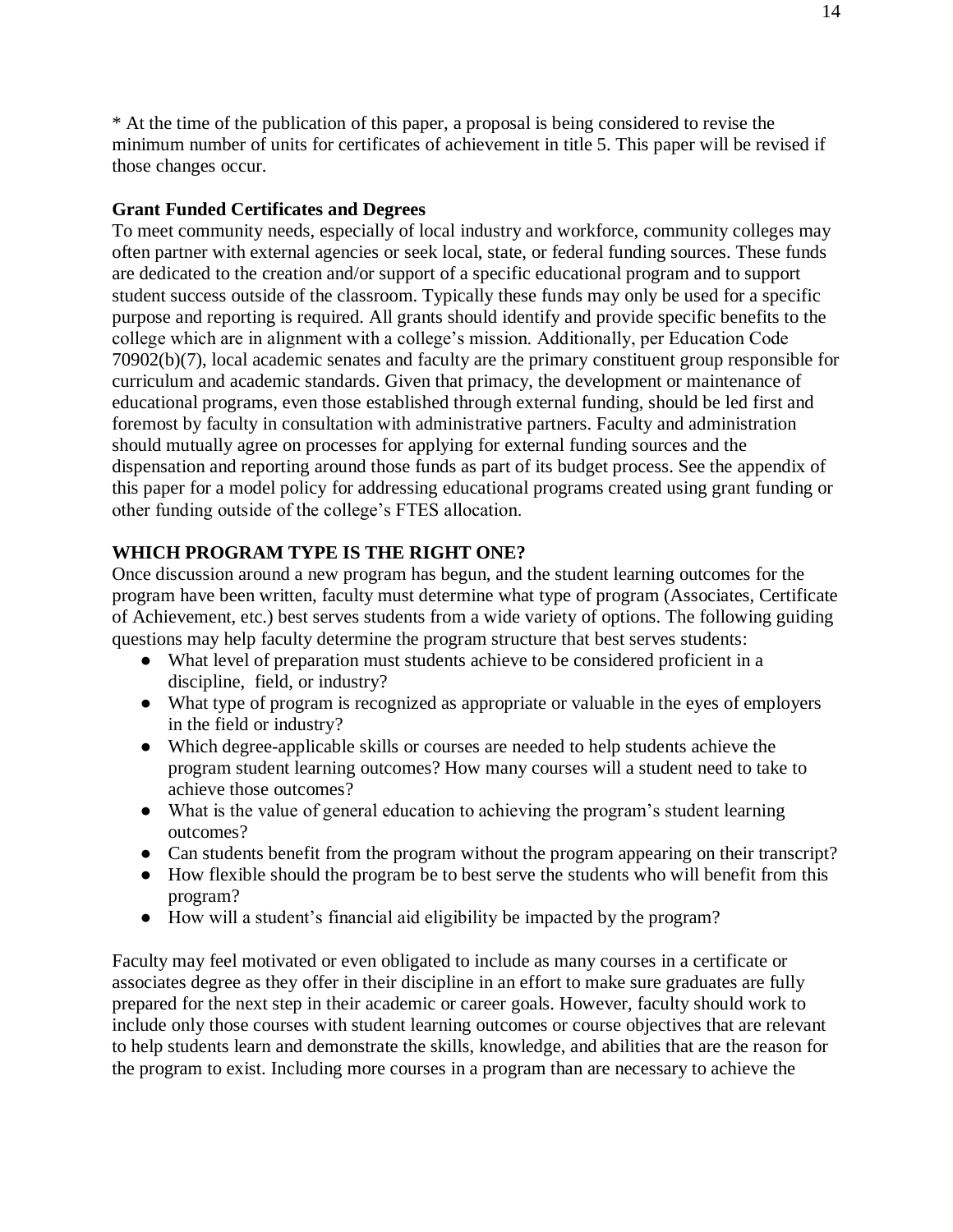discreet goals of the program may negatively impact the time it takes for a student to complete the program and either transfer or find employment.

#### **Consultation**

All curriculum decisions should be the purview of the Curriculum Committee, including the creation and modification of educational programs. Ideally, when the need and appropriateness of an educational program is open for discussion, all discipline faculty, full-time and part-time, are involved in the discussion and have input into the design of the curriculum and the learning outcomes that drive the program. That consultation may take the form of department meetings, discipline group meetings within a department, or a discussion regarding a new program explored in an annual program review or evaluation process. For CTE programs, that consultation may occur with an advisory board or by consultation with industry partners. Whatever form the discussion and collaboration takes, collecting input from many faculty voices and viewpoints can only support the development of a more rich and comprehensive program to meet the needs of students. This collaborative process is challenged when a discipline or area of study has only one or no full-time faculty to provide leadership for a program's development. When this situation occurs it is vital to remember that one of the tenants stipulated in the *Program and Course Approval Handbook* and expected by the Chancellor's Office for the creation of a new program is that adequate resources, including faculty, facilities and equipment, and library and learning resources should be identified before moving forward with the creation of a program. Colleges cannot expect a program to be viable without supplying those resources.

Faculty should also consult with administrative partners when developing or modifying an educational program. While faculty are the discipline experts, the logistics and resources needed to offer an educational program should be discussed early in the development stage and many local curriculum processes require documentation of this consultation prior to consideration by the curriculum committee. Very practical questions around facilities requirements, human resources, and technology needs should be discussed early on to avoid creating curriculum that is not feasible to offer to students. Additionally, administrators are resources for faculty in understanding the many laws, requirements, and accreditation standards that must be adhered to when developing new programs.

Conflict may arise occasionally when an administrator seeks to establish or modify an educational program without proper consultation with faculty. These situations often involve influence from agents outside of the college such as local industries or companies that are interested in programs that provide training beneficial to their industrial sector. While these programs may have merit, the discipline faculty must always be involved when designing curriculum in response to a need and to determine if the students will in fact be benefited by from the program. While faculty maintain purview over curriculum offered using college apportionment funds, a college may at times be contracted by a specific employer or organization to offer short-term, industry-specific courses under the heading of "not-for-credit." These arrangements typically do not involve curriculum developed by the college faculty and college dollars are not used to support them, therefore faculty may only be minimally involved, if at all, in this type of curriculum.

#### **Where To Find Help at Your College**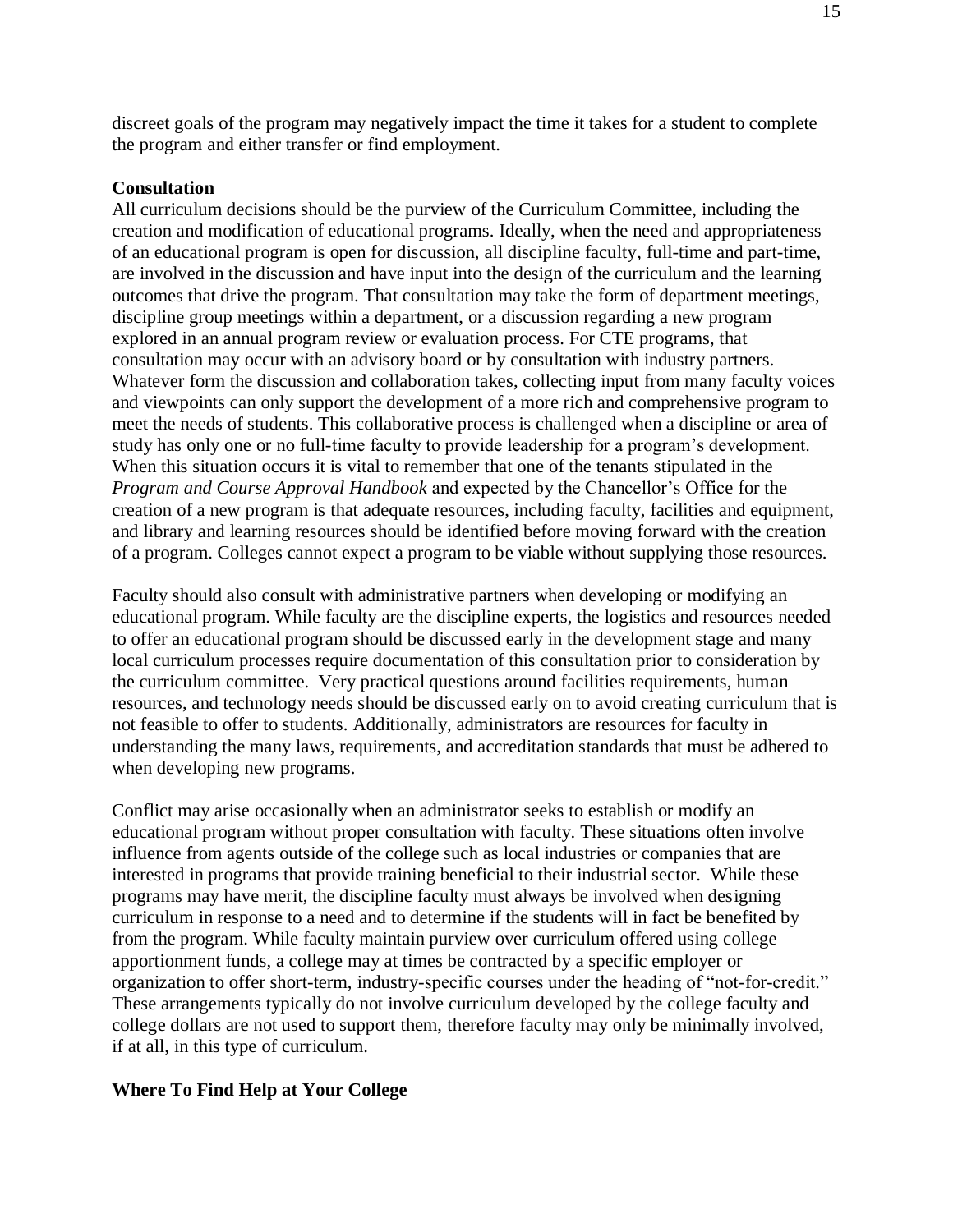Faculty seeking to develop a new program should seek out the college resources available to assist in developing a quality program. The faculty Curriculum Chair is the primary faculty leader in matters of curriculum. The curriculum chair is tasked with working effectively with the local academic senate, the college administration, faculty, and staff, and will understand what is necessary for a program to be viable and how to move the proposal effectively through the approval process. In addition to the faculty curriculum chair, the Articulation Officer is knowledgeable about transfer requirements and is a key advisor to faculty and the curriculum committee on how curriculum proposals can affect course-to-course articulation and acceptance of courses for general education credit by receiving institutions. Finally, a college's curriculum specialist(s) can provide a "big picture" view to the curriculum committee and discipline faculty beyond the approval process itself and can identify issues that may adversely affect curriculum approval at the Governing Board and Chancellor's Office level that may not be evident to the faculty.

#### **Program Codes**

During the program development process the Curriculum Committee will place the program into the appropriate state or federal code based on the expertise of the discipline faculty. The *California Community Colleges Taxonomy of Programs* (TOP) manual, first published in 1979, is maintained by The Chancellor's Office and provides a system of numerical TOP codes to facilitate the categorization, collection, and reporting of information on programs and courses in different colleges throughout the state that have similar outcomes. This coding is used to report data to the state and to determine funding. Proper placement of a program or a course within a TOP code should be discussed and determined prior to program approval. CTE programs in particular must address a valid occupational purpose. In addition to assigning a program into a TOP code, all courses must be placed in a TOP code as well; however, a course does not need to be in the sameTOP code as the program in order to the included in that program.

In addition, programs are assigned a numeric code based on the United States Department of Education's *Classification of Instructional Programs* (CIP) which provides a taxonomic scheme that supports the accurate tracking and reporting of fields of study and program completions in similar disciplines nationwide. Also, the Standard Occupational Classification (SOC) system is a federal statistical standard used by federal agencies to classify workers into occupational categories for the purpose of collecting, calculating, or disseminating data. These codes are also applied to courses and programs.

#### **EVALUATING A PROGRAM**

#### **Program Review**

Program review is the process by which institutions seek improvement of instructional delivery and learning outcome success through introspection and reflection upon the program's components, processes, and systems. Too often, the main impetus for having a program review process is the institution's accrediting agency, even though most would agree completion of a comprehensive program review is a best practice in for short-term and long-term planning. Following a robust and thorough program review, appropriate program revisions and new program development may be initiated.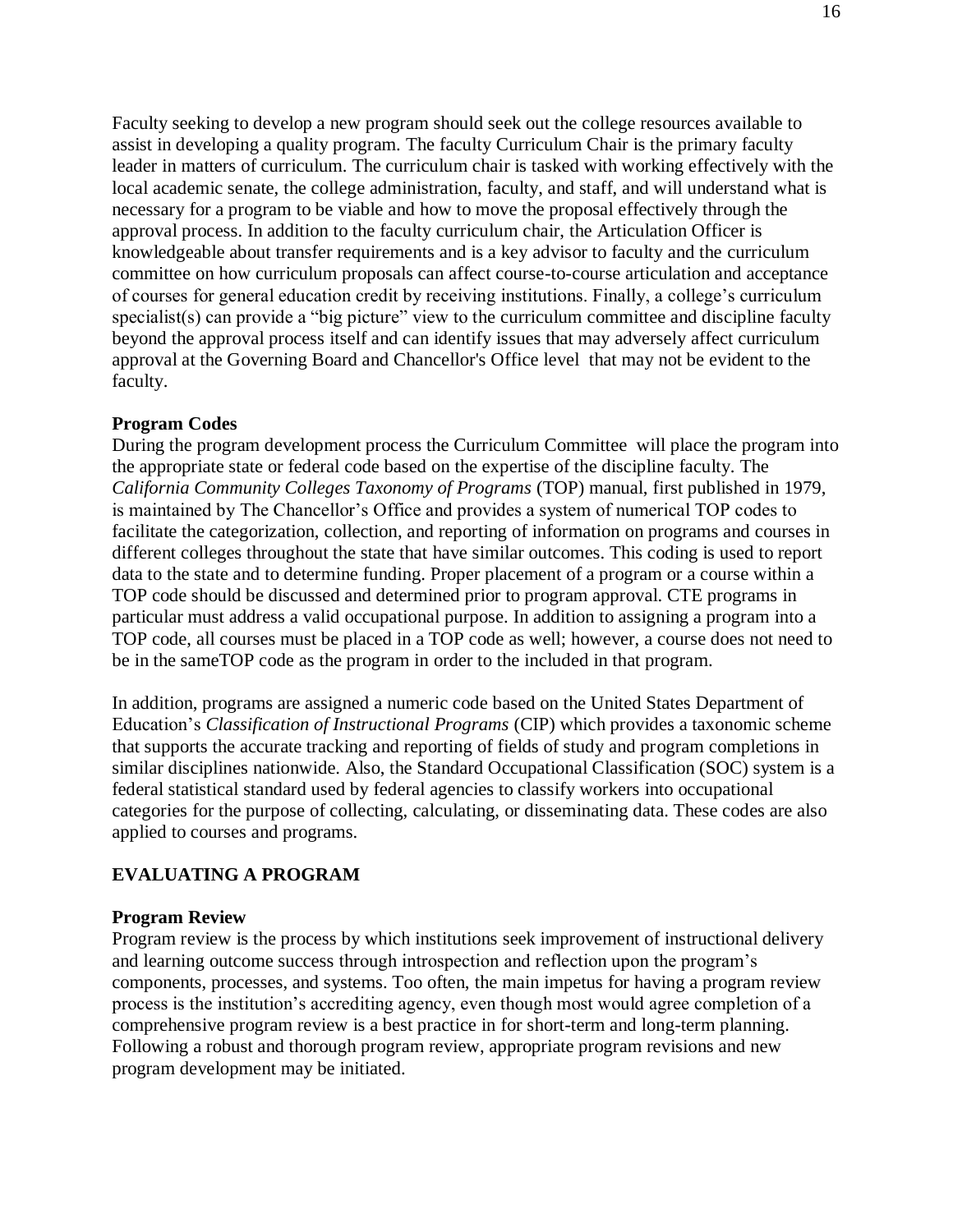#### **Student Learning Outcomes**

Educational programs are developed based on stated student learning outcomes determined by faculty in consultation with students, administrators, advisory boards, and other stakeholders. Courses are developed or validated for inclusion by aligning course student learning outcomes with program student learning outcomes that support students' end goals, including but not limited to employability and transfer, and are designed to provide relevant instruction in a timely manner. Prior to inclusion of a course in a program that leads to a degree or certificate, faculty should determine that the student learning outcomes for a course are in alignment with and support attainment of the program's student learning outcomes. The assessment of program student learning outcomes and the use of assessment data to inform program planning are central to several accreditation standards and that assessment should be done regularly and with adequate documentation that the assessment results are used in planning.

#### **Data in Program Review**

Program statistics and data are usually derived from the institutions themselves. This data, in theory, is derived from the outcomes determined by the faculty, and is a record of student performance measured by the faculty. For example, if a measured outcome in a course requires the student's ability to perform a certain task successfully, then the data record may include: a description of the task, the operation, the definition of success, the percentage of both trial and failure, and the overall student success in a given course section for that task. Some college districts post such data on their websites, while others require a formal records request. Including such components in the learning and achievement outcomes assessment data may help the program review process be more informative.

Data on course and degree/certificate completion are mandated at the federal and state levels, and by accrediting bodies. The data should be accessible to the faculty through their college/district from the college district office, and consistent with the information held by the California Community Colleges Chancellor's Office. While data on student demographics are also mandated at the federal and state levels, by the accrediting body, and should be available on the college/district website, interpreting and understanding the implications of the data may be difficult. It is important that faculty work with their college/district research specialists to interpret this data. It is recommended that colleges develop a culture of "data literacy" and offer professional development opportunities for anyone involved in program review to feel comfortable discussing data and performance metrics that have been adopted by the college.

#### **Program Review and Grant-Funded Programs**

The institutionalization of grant-funded programs must be considered during program review. Grants for developing programs provide initial funds to design a program, gather initial instructional resources such as equipment for the program, and implement the program A college should quickly move to discussions around allocating funds to support the program assuming the program is viable. Programs sufficiently important for one-time funding would not exist without continued funding, so any new program is worthy of consideration to be institutionalized and made ongoing. As an embedded component of an educational institution's review of grant-funded programs, there should be consideration that the program will be maintained and supported by the college as long as the need exists.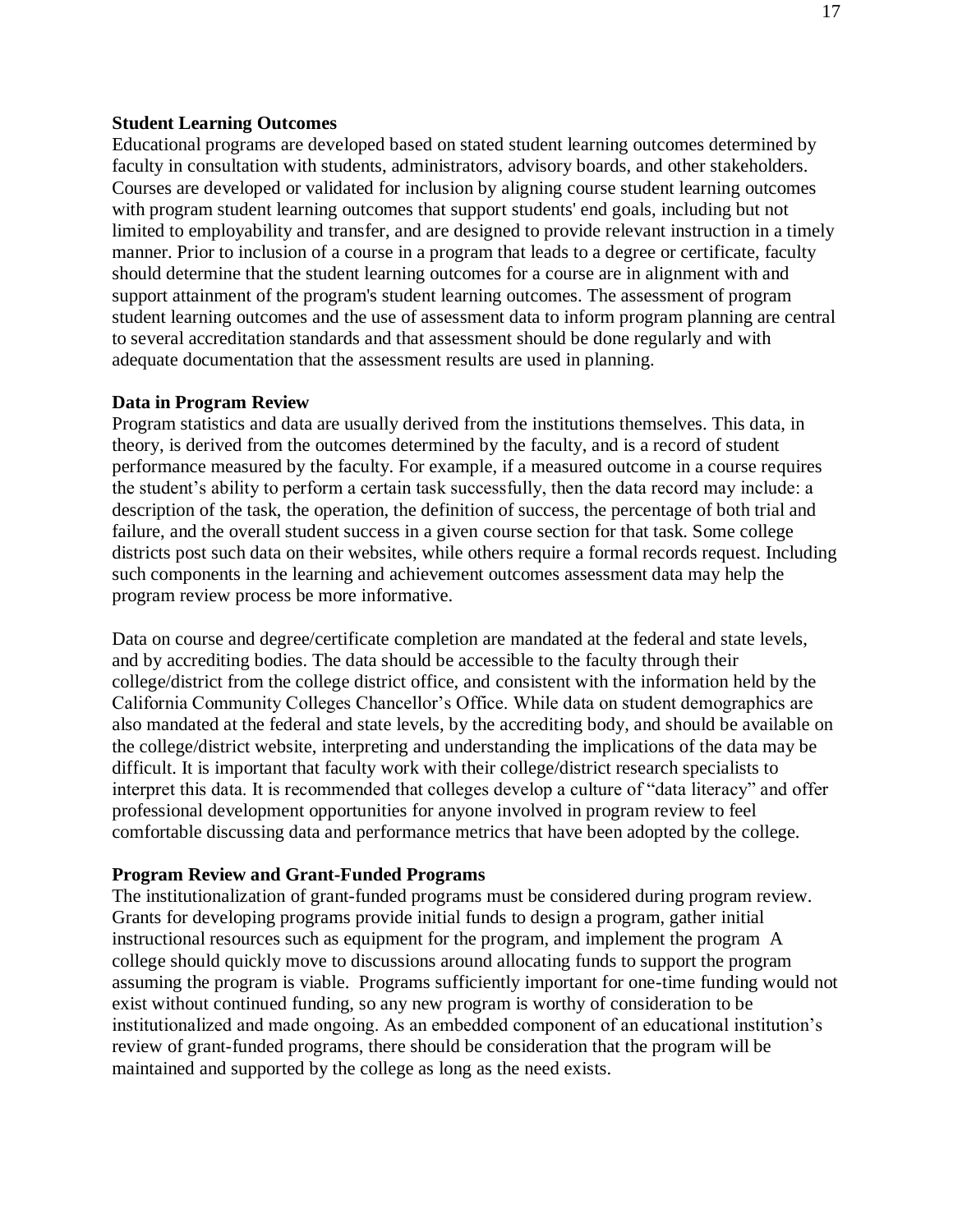### **PROGRAM MODIFICATION**

All programs should embrace opportunities to grow and evolve when an program review reveals modifications which could help the program more successfully meet the needs of students as well as the industry or transfer institutions that benefit from the academic and career technical education preparation these programs provide. This review is generally conducted as part of a regular program review cycle that is also the basis for short and long-term strategic and budget planning at most colleges. However, at times programs may embark on a program review that goes beyond a uniform program review process to determine significant curriculum changes, resources, or other program elements are required to improve program outcomes or justify the discontinuance of a program. Additionally, many categorical programs funded by state or external sources often have viability and progress reporting requirements that constitute a program viability study.

#### **The Role of Faculty, Administration, and Trustees**

As part of its  $10 + 1$  statute, boards agree to either rely primarily on or mutually agree with Academic Senates and their curriculum committees in the areas of curriculum development, degree and certificate requirements, educational program development, standards and policies regarding student preparation and success, and the process for academic program review. Though not stated explicitly, program viability and discontinuance are inherent in those processes. Discussions regarding program viability leading to potential modifications or discontinuance can be challenging for faculty depending on who initiates the conversation and what the perceived motivations may be. Faculty primacy in this process creates greater opportunity for a collegial, student-centered, and academically relevant process informed by reliable, longitudinal data. Faculty primacy and the involvement of the college's academic senate is especially crucial in disciplines taught only by part-time faculty who are often less likely to be involved in college planning processes, causing their voices and perspectives to be absent or diminished. In cases of program discontinuance, faculty have the responsibility to consider programs for suspension or discontinuance when student demand or other factors have led to a loss of viability and to work collegially with the administration when concerns regarding program viability are brought forward.

Administrative voices tend to focus on fiscal viability of programs as well as student need and success. Because they may be aware of issues such as environmental changes or workforce data regarding a program, administrators need to ensure that programs are routinely reviewed, advisory boards are consulted in the case of CTE programs, plans are developed, and actions are taken to ensure that the strength and vitality of programs are sustained. The role of the dean and/or the chief instructional officer is to provide support for faculty during the review of a program, and if a recommendation for discontinuance results from this process, administrators, working with the local academic senate, facilitate the implementation of program discontinuance processes by providing necessary resources and support. Administrators must make certain that recommendations are carried out and that all contractual and legal requirements regarding employees are met and students' needs are accommodated.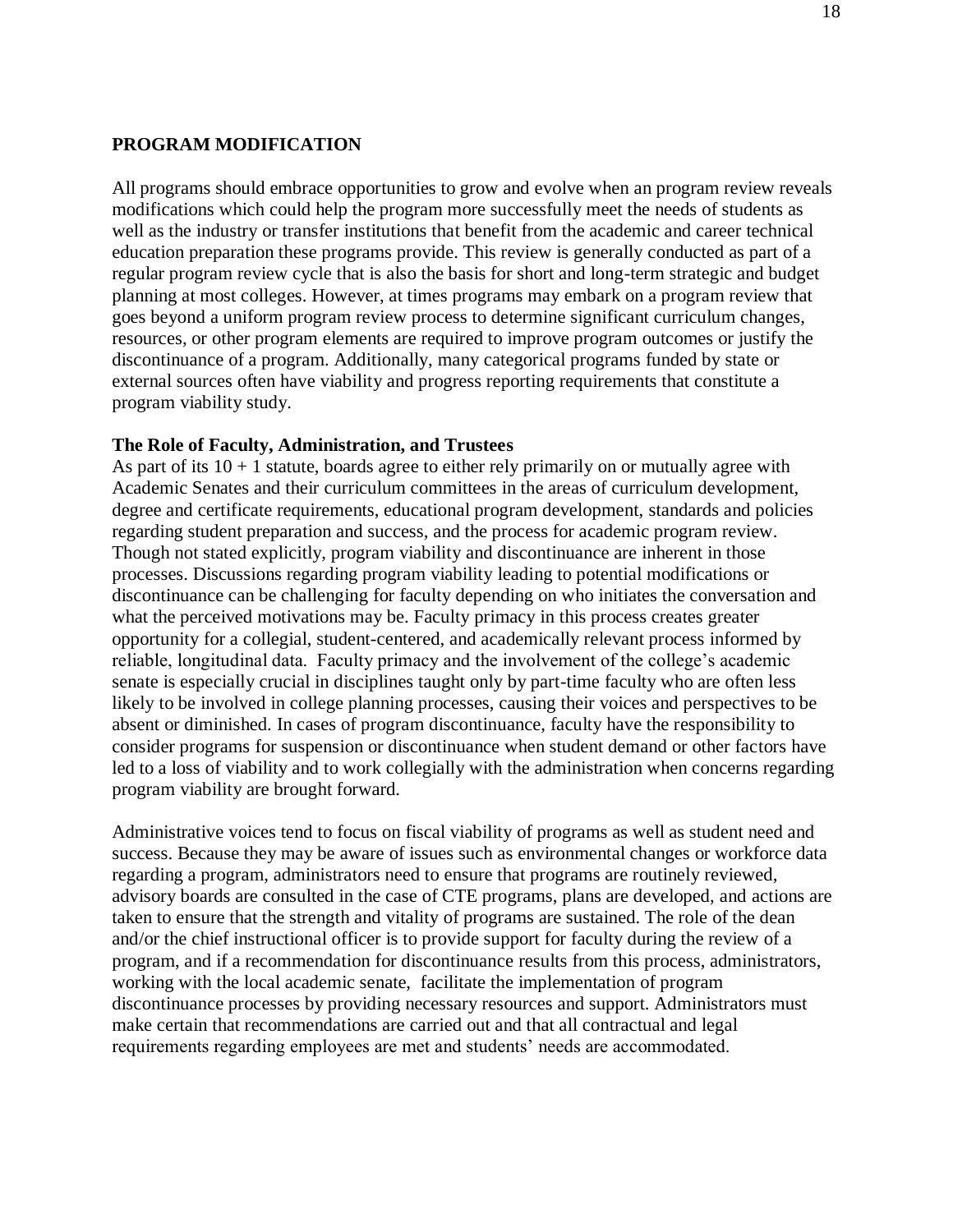For college governing boards, the involvement in this discussion is in an oversight role.The California Education Code and title 5 establish specific roles for the college or district governing board regarding program viability discussions, and the decision to discontinue a program ultimately rests with the governing board. More specifically to Career Technical Education (CTE) programs, Education Code §78016 requires that every vocational or occupational training program offered by a community college district shall be reviewed every two years by the governing board of the district to ensure that each program remains viable, meets a documented labor market demand and does not duplicate other programs in the area. The board's review should include effectiveness measures as well. The board then can determine if a program should be discontinued. A Board's decision to discontinue a program should be based on a collegially agreed upon and deliberative process that ensures district planning documents and that policies are consulted and followed, including this administrative procedure, the college district's mission statement, strategic plan, educational and facilities master plans, and other planning documents. After discontinuance, board members are responsible for responding to concerns from the community and upholding the collegial processes used to come to that conclusion. Given the authority that boards have to discontinue programs, faculty should be mindful of this possibility and develop credible and comprehensive viability review processes that are data-informed and focused on the needs of students and not faculty.

### **Program Evaluation Beyond Program Review**

Program modification is often conducted as a result of a program review process; however, it may be more beneficial for faculty in a program to create a review process that is distinct to their individual programs and more comprehensive than the one-size-fits-all review found in most program review documents. Also, because program review cycles vary from college to college, having an ongoing process of self-evaluation and data collection that can be maintained outside of the program review cycle may be useful. Certain types of data, including enrollment trends, student demand, and occupational outlook may be common to both program review and an individual program's assessment of its health, and institutional data typically used in periodic program review may be necessary. However, program review should not be used as the sole determiner of program viability or discontinuance if the program review process is overly generic. For ASCCC positions and effective practices strategies or program review, please refer to the paper *Program Review: Setting a Standard* (2009).<sup>14</sup>

#### **PROGRAM DISCONTINUANCE**

College districts are required by current statute and regulation to develop a process for program discontinuance and minimum criteria for the discontinuance of occupational programs (Education Code §78016 and Title 5 §51022). Additionally, the Accrediting Commision for Community and Junior Colleges (ACCJC) may require the institution make appropriate arrangements so that enrolled students may complete their education in a timely manner with a minimum of disruption when programs are eliminated or program requirements are significantly changed. ACCJC Standard II.A.15<sup>15</sup> states, "When programs are eliminated or program requirements are significantly changed, the institution makes appropriate arrangements so that enrolled students may complete their education in a timely manner with a minimum of

 $\overline{a}$ 

<sup>14</sup> *Program Review: Setting a Standard (2009)* [https://asccc.org/sites/default/files/publications/Program-review](https://asccc.org/sites/default/files/publications/Program-review-spring09_0.pdf)[spring09\\_0.pdf](https://asccc.org/sites/default/files/publications/Program-review-spring09_0.pdf)

<sup>&</sup>lt;sup>15</sup> ACCJC Standards (2014)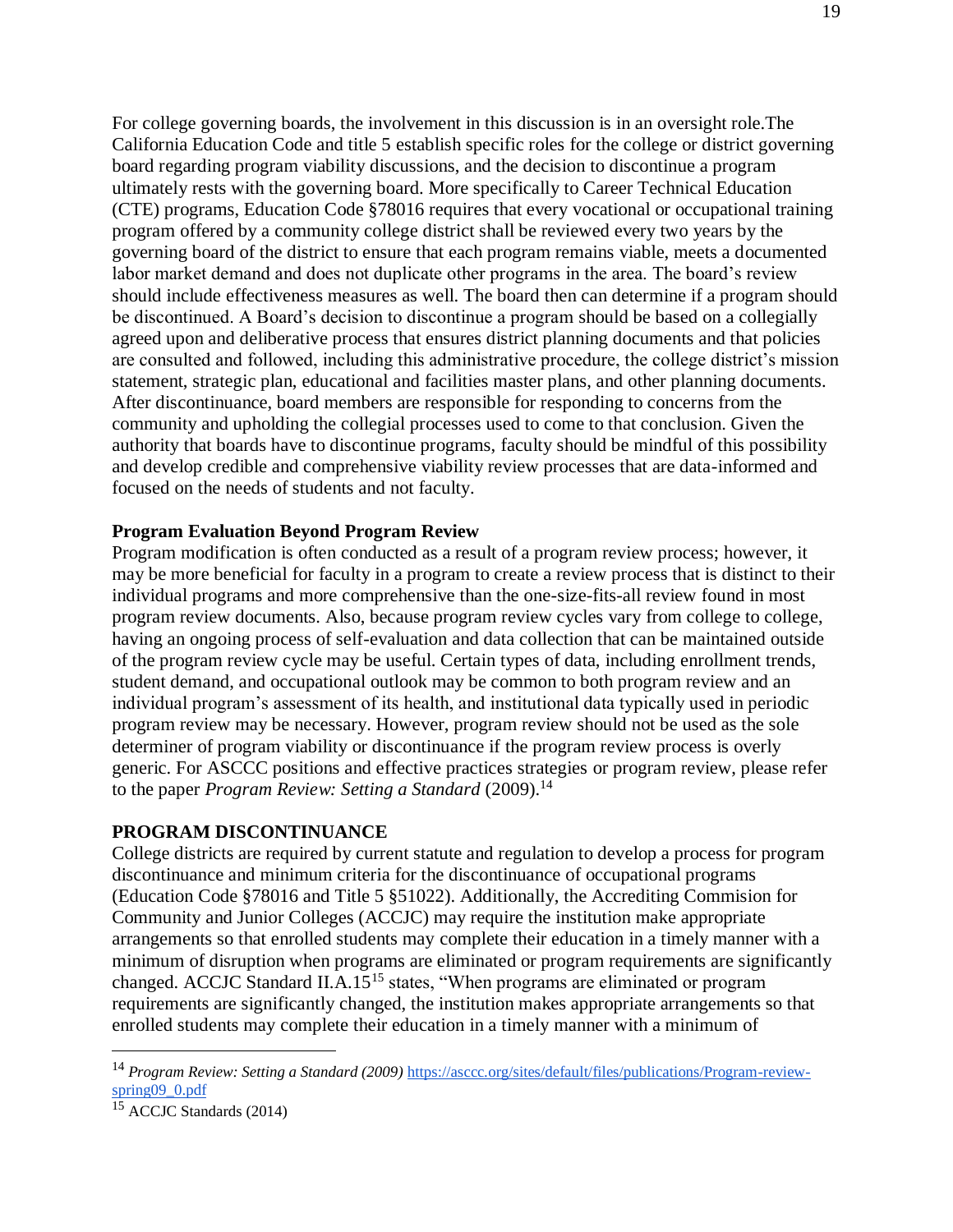disruption." Program discontinuance is also an important discussion when colleges have seen a bloat in programs that can confuse students and put strains on the finite resources colleges have to support programs. The ASCCC paper *Program Discontinuance: A Faculty Perspective Revisited* (2012) provides important information on metrics to consider to satisfy education code, title 5 regulations, and accreditation standards. To ensure the integrity of both processes, they should be constructed and implemented separately.

#### **Conclusion**

A college's educational programs define it within the community and in the minds of its students. Faculty, as stewards of the curriculum, must constantly explore new innovations and developments in their fields that may call for creating new programs and revising existing ones to keep educational opportunities relevant and rewarding for students. Faculty collaboration with industry partners, students, and administrators drive colleges to reach higher educational summits and explore fertile new ground in the name of academic and professional success for California's 2.1 million community college students.

### **APPENDIX A**

#### **REFERENCES**

*The Course Outline Of Record: A Curriculum Reference Guide Revisited* (2017) <https://asccc.org/sites/default/files/COR.pdf>

*Ensuring Effective Curriculum Approval Processes: A Guide For Local Senates* (2016) [https://asccc.org/sites/default/files/Effective%20Curriculum%20Approval%20Process\\_0.pdf](https://asccc.org/sites/default/files/Effective%20Curriculum%20Approval%20Process_0.pdf)

*Program Discontinuance: A Faculty Perspective Revisited (2012)*  [https://asccc.org/sites/default/files/Program\\_Discontinuance\\_Fall2012\\_0.pdf](https://asccc.org/sites/default/files/Program_Discontinuance_Fall2012_0.pdf)

*ACCJC Eligibility Requiremetns for Accreditation (2014)* [https://accjc.org/wp-content/uploads/Eligibility-](https://accjc.org/wp-content/uploads/Eligibility-Requirements-Adopted-June-2014.pdf)[Requirements-Adopted-June-2014.pdf](https://accjc.org/wp-content/uploads/Eligibility-Requirements-Adopted-June-2014.pdf)

Resolution SP16 9.02 "Develop a Paper on Effective Practices for Educational Program Development" <http://asccc.org/resolutions/develop-paper-effective-practices-educational-program-development>

§ 55000. Definitions.

[https://govt.westlaw.com/calregs/Document/I12CF9B4BDA2340B3B01F2DFD1231396A?viewType=FullText&ori](https://govt.westlaw.com/calregs/Document/I12CF9B4BDA2340B3B01F2DFD1231396A?viewType=FullText&originationContext=documenttoc&transitionType=CategoryPageItem&contextData=(sc.Default)) [ginationContext=documenttoc&transitionType=CategoryPageItem&contextData=\(sc.Default\)](https://govt.westlaw.com/calregs/Document/I12CF9B4BDA2340B3B01F2DFD1231396A?viewType=FullText&originationContext=documenttoc&transitionType=CategoryPageItem&contextData=(sc.Default)) 

ACCJC Policy on Institutional Degrees and Credits [https://accjc.org/wp-content/uploads/Institutional-Degrees-and-](https://accjc.org/wp-content/uploads/Institutional-Degrees-and-Credits.pdf)[Credits.pdf](https://accjc.org/wp-content/uploads/Institutional-Degrees-and-Credits.pdf)

*Program and Course Approval Handbook*, 6th Edition. [http://extranet.cccco.edu/Portals/1/AA/Credit/2017/PCAH\\_6thEdition\\_July\\_FINAL.pdf](http://extranet.cccco.edu/Portals/1/AA/Credit/2017/PCAH_6thEdition_July_FINAL.pdf)

ICW Working Definition of Area of Emphasis <https://drive.google.com/file/d/0BytmZpyqw5B5RnpZcmpwYXpxLW8/view>

"Area of Emphasis Transfer Model Curricula: Everything You Ever Wanted to Know About AoE TMCs" Rostrum (September 2015) [https://www.asccc.org/content/area-emphasis-transfer-model-curricula-everything-you-ever](https://www.asccc.org/content/area-emphasis-transfer-model-curricula-everything-you-ever-wanted-know-about-aoe-tmcs)[wanted-know-about-aoe-tmcs](https://www.asccc.org/content/area-emphasis-transfer-model-curricula-everything-you-ever-wanted-know-about-aoe-tmcs)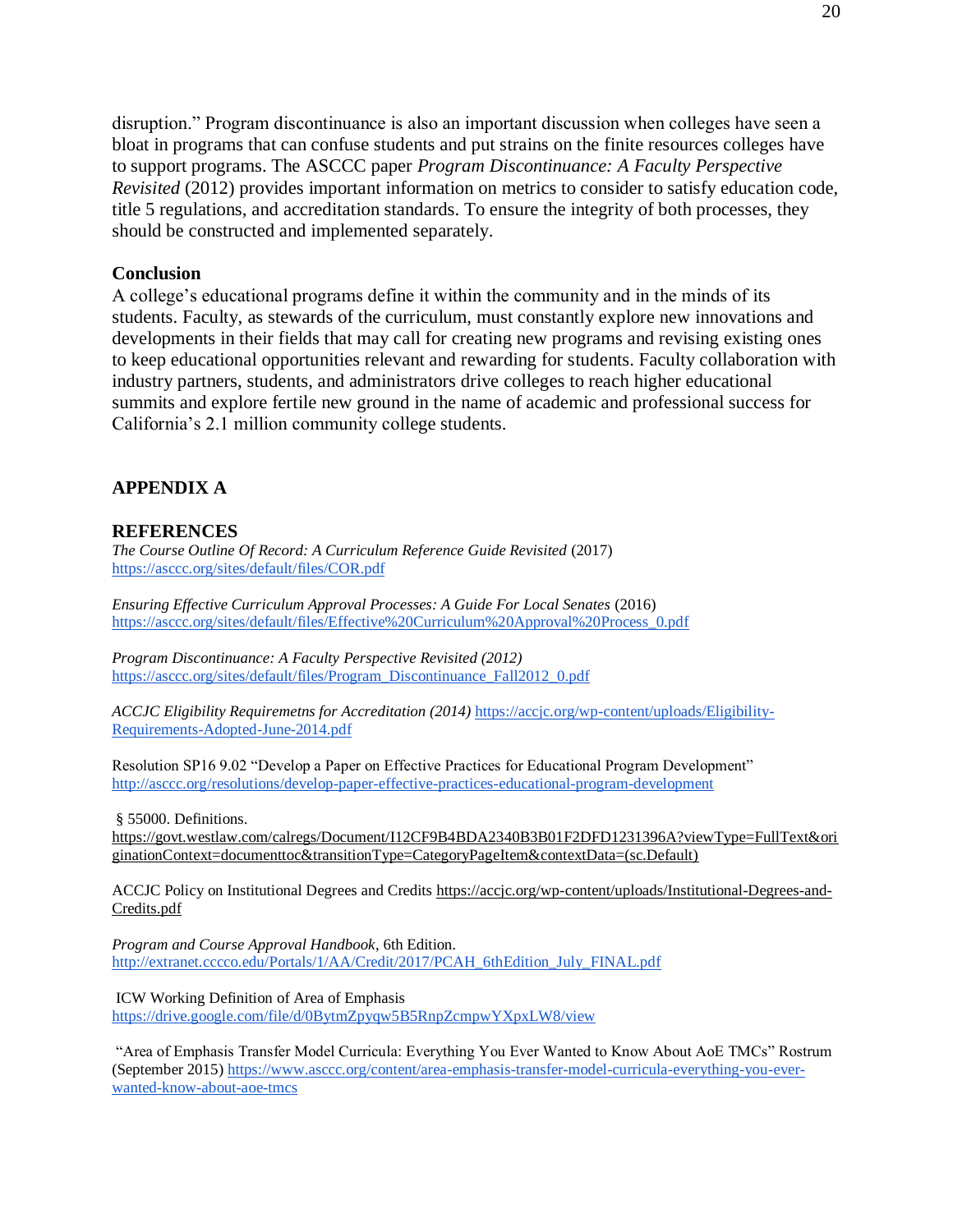"CTE Advisory Boards—Roles, Responsibilities, and Effective Practices" Breakout, ASCCC Curriculum Institute (2016) [https://www.asccc.org/content/cte-advisory-boards-%E2%80%93-roles-responsibilities-and-effective](https://www.asccc.org/content/cte-advisory-boards-%E2%80%93-roles-responsibilities-and-effective-practices)[practices](https://www.asccc.org/content/cte-advisory-boards-%E2%80%93-roles-responsibilities-and-effective-practices)

California Community Colleges Guidelines for Community Services Offering (2012) <http://extranet.cccco.edu/Portals/1/AA/Miscellaneous/CommunitySvcsOfferingGuidelinesFinal10.24.12.pdf>

Program Review: Setting a Standard (2009) [https://asccc.org/sites/default/files/publications/Program-review](https://asccc.org/sites/default/files/publications/Program-review-spring09_0.pdf)spring09\_0.pdf

## **APPENDIX B SAMPLE EDUCATIONAL PROGRAM DEVELOPMENT POLICY/PROCEDURES**

Sample Board Policies and Administrative Procedures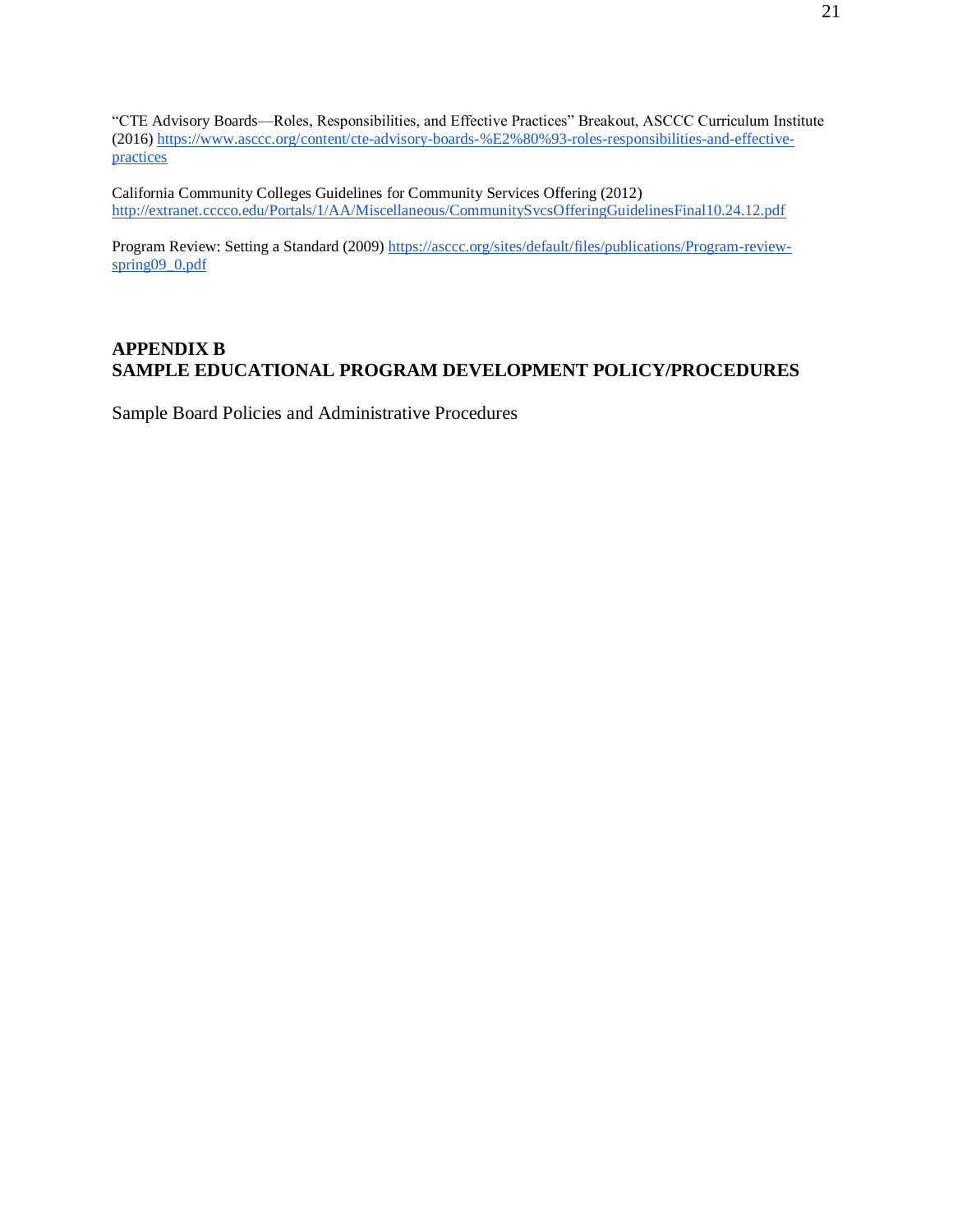# **AP 4020 Program and Curriculum Development**

The College Curriculum Office coordinates and guides the curriculum processes. The course initiator should discuss plans with department faculty, deans, curriculum representative, advisory committee (if appropriate), and articulation officer (if appropriate). Upon consensus, the appropriate proposal form is completed per the College curriculum management system (Curricunet) in accordance with applicable regulations.

The completed proposal shall receive a technical review by an approved subcommittee appointed by the Curriculum Committee. Any revisions shall be addressed prior to full Curriculum Committee review.

Following technical review approval, the proposal shall be forwarded for full Curriculum Committee approval consisting of two readings. Proposals shall be evaluated for appropriateness to mission, need, quality, feasibility, and compliance. For specific criteria, see Chancellor's Office, California Community Colleges Program and Course Approval Handbook available in the Curriculum Office.

 College recognizes the primacy of faculty in the area of curriculum development. Accountability for quality, effective curricula that meet applicable standards is a shared responsibility. The Curriculum Committee, a committee of the Faculty Senate, consists of a faculty curriculum chair, Faculty Senate President or designee, articulation officer, two representatives (elected on alternating years) from:

- Athletics and Physical Education
- Business and Applied Technology
- Health Sciences
- Language Arts
- Mathematics and Science
- Social and Behavioral Sciences
- Visual and Performing Arts

In addition, two representatives shall come from Counseling and Matriculation representing student services and two representatives shall come from Instructional Support. There may be occasions when a particular area may not be able to have two sitting members on the Curriculum Committee, however, that will be up to the area in question. It is the Curriculum Committee's position that each area will have the opportunity for equal representation.

Learning modalities, including distance education, hybrid and CIW impact pedagogy, and therefore must be represented within the membership of the Curriculum Committee.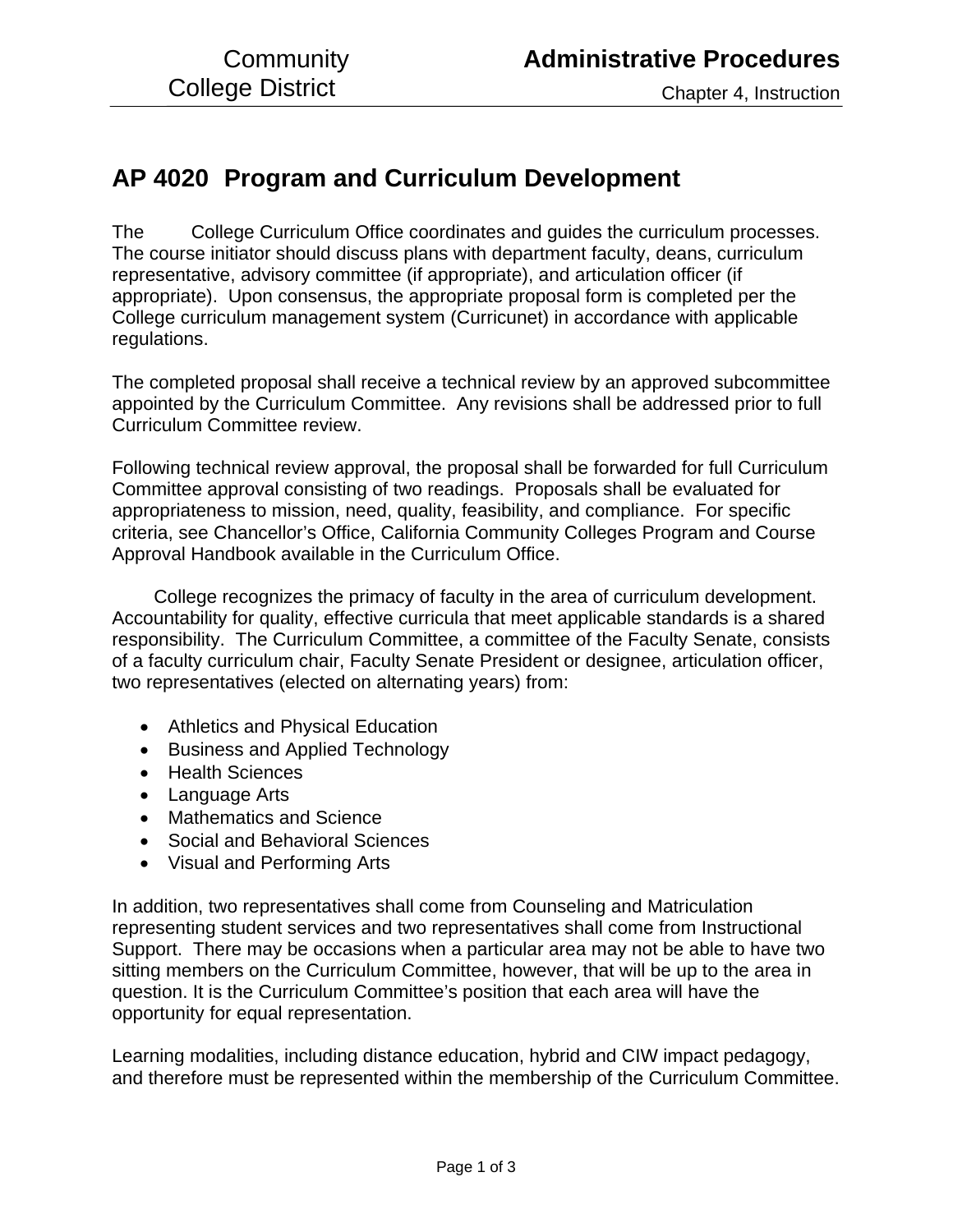# **AP 4020 Program and Curriculum Development**

In addition, the following shall be considered standing positions on the Curriculum Committee due to the nature of the curriculum approval process and/or articulation issues:

- Articulation Officer
- Transfer Center Officer
- Catalog & Schedule Coordinator
- SLO Facilitator
- Librarian
- Faculty Senate President
- Curriculum Chair
- Curriculum Office staff

The Chief Instructional Officer or designee will also serve on the Curriculum Committee, as well as a second Dean.

The primary responsibility of the Curriculum Committee is assuring academic excellence in curriculum matters by ensuring that curriculum is academically sound, comprehensive, and responsive to the evolving needs of the institution and the community through review and approval of:

- New and modified course proposals for Title 5 compliance
- Courses as they relate to programs of study
- Appropriate requisites
- CSU and UC general education proposals in collaboration with the articulation officer
- Policy changes pertaining to curricula issues
- Implementation of state regulations and guidelines pertaining to the curriculum development process
- Proposed programs of study
- Student Learning Outcomes

An ongoing review of courses and programs is conducted to maintain compliance with internal and external policies. Courses are reviewed on a six-year rotational cycle and updated as needed. CTE curriculum is updated on a two-year cycle.

Curriculum proposals shall be accepted year round. Proposals and catalog changes meeting Curriculum Office deadlines shall be reflected in the following academic year's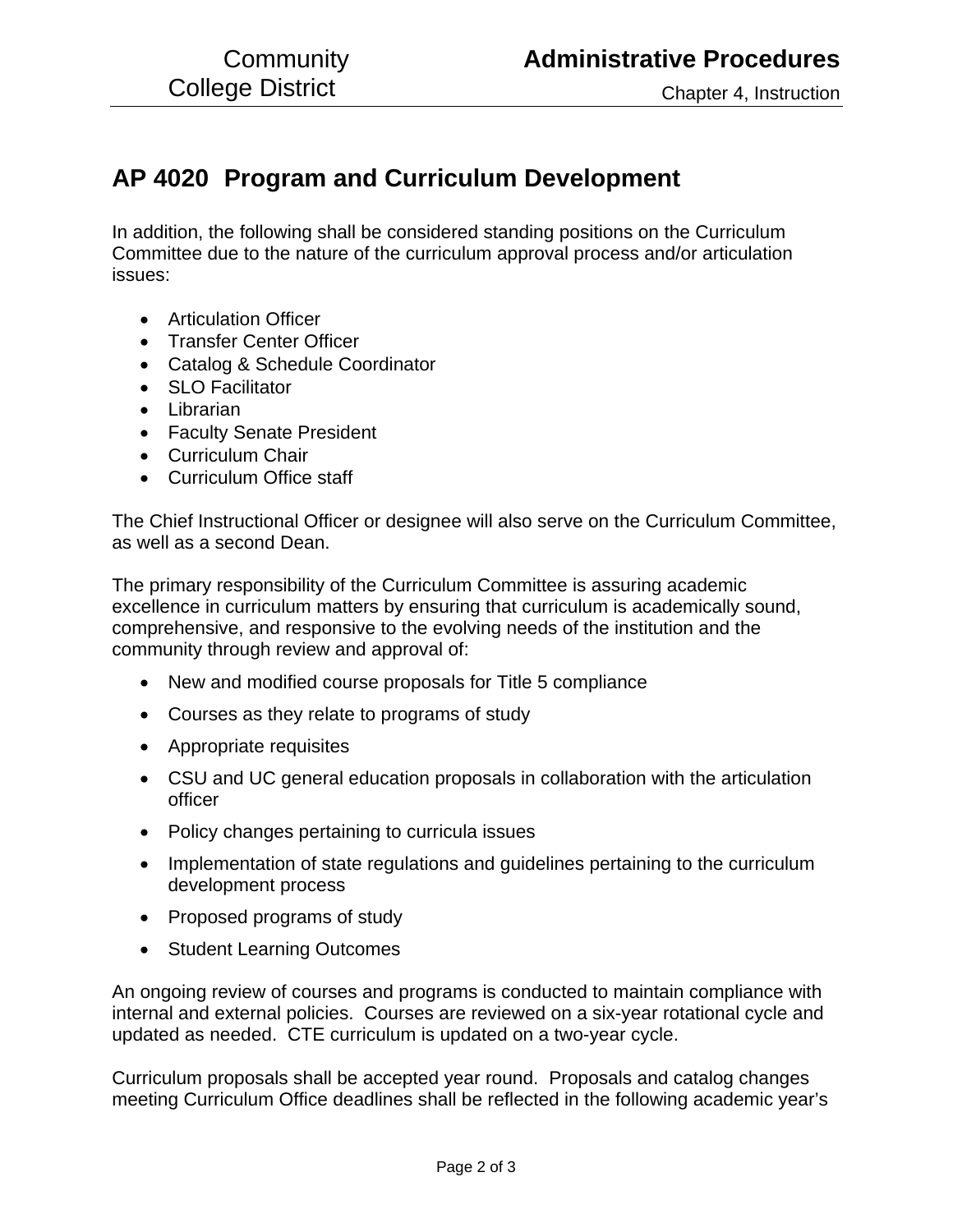# **AP 4020 Program and Curriculum Development**

college catalog. The initiator shall check with her/his school for internal timelines and technical review deadlines.

Proposals approved by the Curriculum Committee shall be forwarded to the Governing Board for approval throughout the year. Applicable proposals shall then be forwarded to the Chancellor's Office, California Community Colleges, for approval. The College Catalog is a collaborative publication reflecting these approvals.

Complete curriculum records are maintained through the curriculum management system.

For purposes of federal financial aid eligibility, a "credit hour" shall not be less than:

- One hour of classroom or direct faculty instruction and a minimum of two hours of out of class student work each week for approximately 15 weeks for one semester or trimester hour of credit or the equivalent amount of work over a different amount of time; or
- At least an equivalent amount of work as required in the paragraph above of this definition for other academic activities as established by the institution including laboratory work, internships, practica, studio work, and other academic work leading to the award of credit hours.

Also see AP 4021 titled Program Discontinuance and AP 4022 titled Course Approval.

References: Title 5 Sections 51021, 55000 et seq., and 55100 et seq.; WASC/ACCJC Accreditation Standard II.A; U.S. Department of Education regulations on the Integrity of Federal Student Financial Aid Programs under Title IV of the Higher Education Act of 1965, as amended; California Community Colleges Program and Course Approval Handbook; The Academic Senate for California Community Colleges Good Practices for Course Approval Processes and The Curriculum Committee: Role, Structure, Duties, and Standards of Good Practice; 34 Code of Federal Regulations Sections 600.2, 602.24, 603.24, and 668.8

Approved: 3/8/13 *(Replaces former Administrative Procedure 4.2)*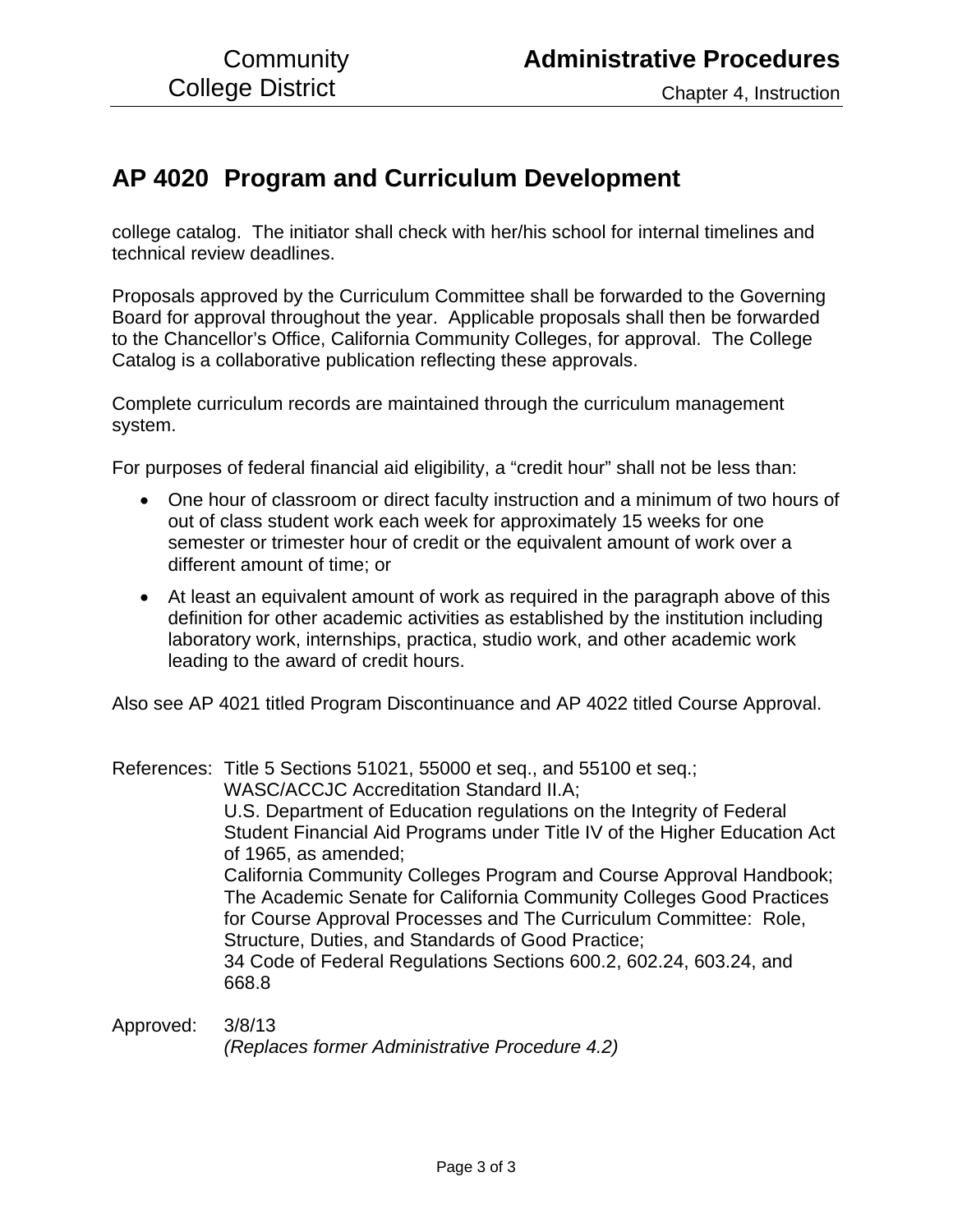# **BP 4020 Program, Curriculum, and Course Development**

The programs and curricula of the District shall be of high quality, relevant to community and student needs, and evaluated regularly to ensure quality and currency. To that end, the Superintendent/President shall establish procedures for the development and review of all curricular offerings, including their establishment, modification or discontinuance.

Furthermore, these procedures shall include:

- definitions, standards, and categories for programs and courses;
- appropriate involvement of the faculty and Faculty Senate in all processes;
- regular review and justification of programs and course descriptions;
- opportunities for training for persons involved in aspects of curriculum development;
- consideration of job market and other related information for career technical programs.

All new programs and program deletions shall be approved by the Governing Board.

All new programs shall be submitted to the Office of the Chancellor for the California Community Colleges for approval as required.

Individual degree-applicable credit courses offered as part of a permitted educational program shall be approved by the Governing Board. Non-degree-applicable credit and degree-applicable courses that are not part of an existing approved program must satisfy the conditions authorized by Title 5 regulations and shall be approved by the Governing Board.

Consistent with federal regulations applicable to federal financial aid eligibility, the District shall assess and designate each of its programs as either a "credit hour" program or a "clock hour" program.

The Superintendent/President will establish procedures which prescribe the definition of "credit hour" consistent with applicable federal regulations, as they apply to community college districts.

The Superintendent/President shall establish procedures to assure that curriculum at the District comply with the definition of "credit hour" or "clock hour," where applicable. The Superintendent/President shall also establish procedure for using a clock-to-credit hour conversion formula to determine whether a credit hour program is eligible for federal financial aid. The conversion formula is used to determine whether such a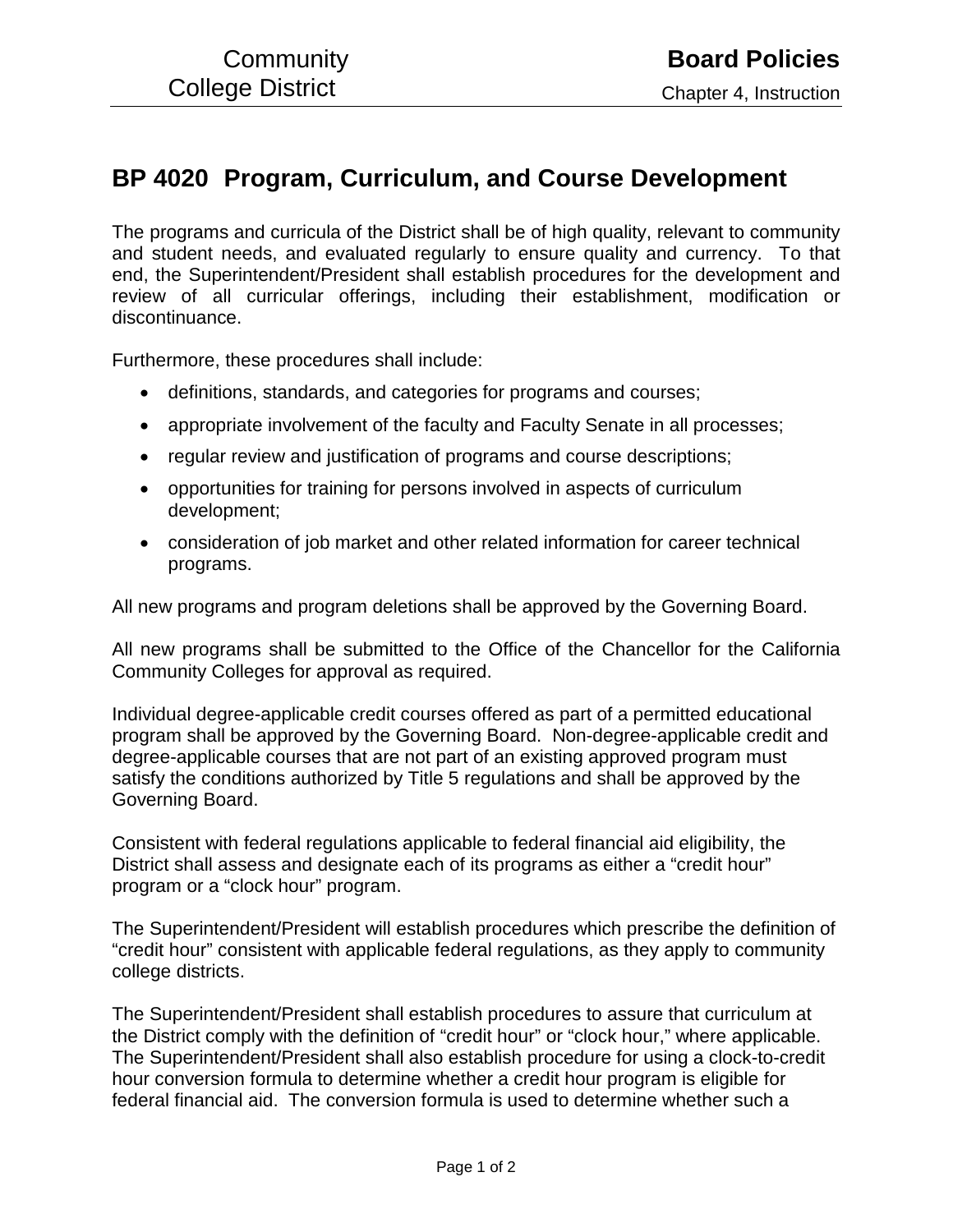# **BP 4020 Program, Curriculum, and Course Development**

credit-hour program has an appropriate minimum number of clock hours of instruction for each credit hour it claims.

References: Education Code Sections 70901(b), 70902(b), and 78016; Title 5 Sections 51000, 51022, 55100, 55130 and 55150; U.S. Department of Education regulations on the Integrity of Federal Student Financial Aid Programs under Title IV of the Higher Education Act of 1965, as amended; 34 Code of Federal Regulations Sections 600.2, 602.24, 603.24, and 668.8

**Policy** 

Category: Executive Expectations

Adopted: 02/27/14 *(Replaces former Board Policy 4.2.1)*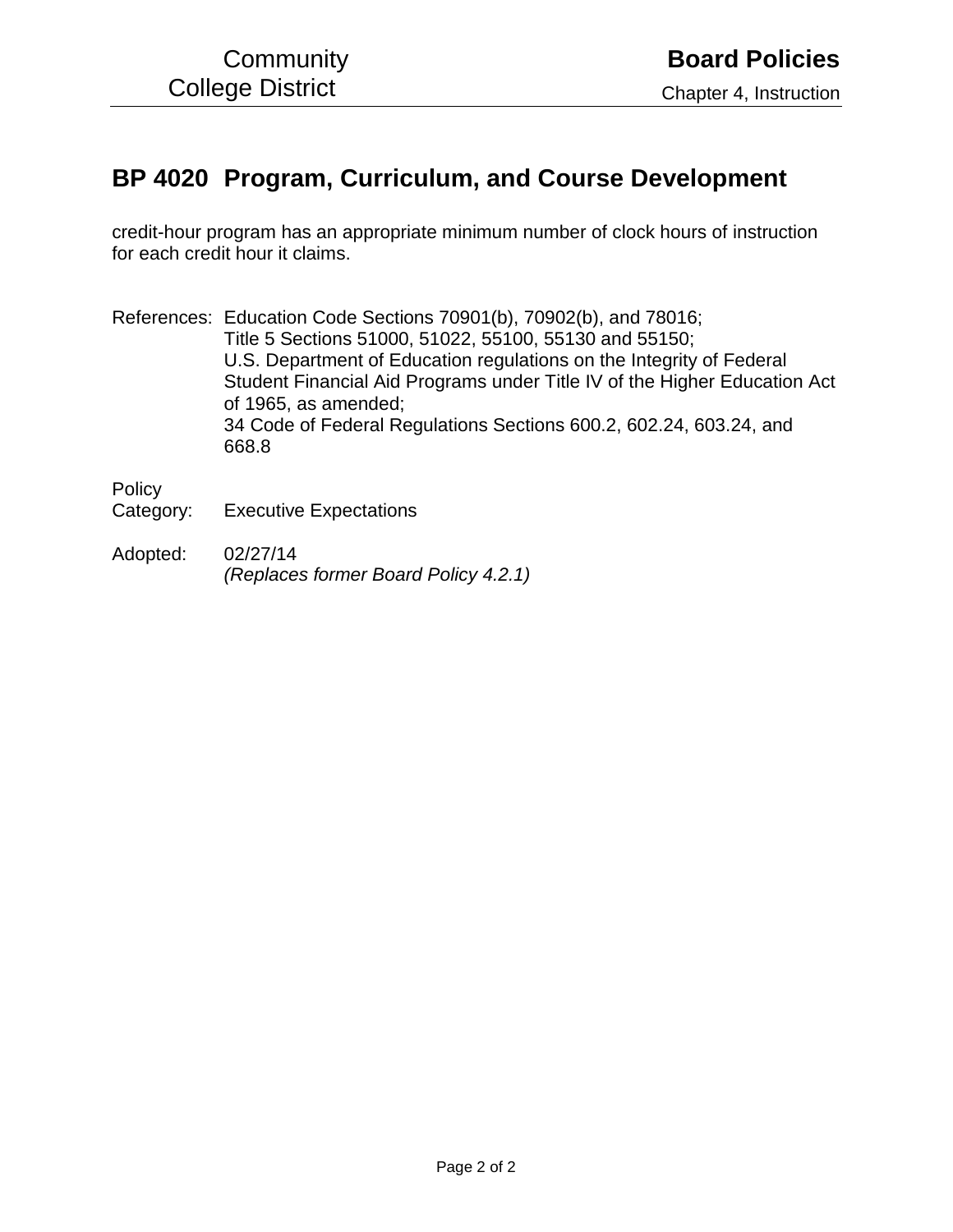# **Chapter 4 – Academic Affairs**

# **AP 4020 Program and Curriculum Development**

## **References:**

Title 5 Sections 55000 et seq., and 55100 et seq.; Accreditation Standard II.A

The College defines a program as an approved sequence of courses leading to a certificate or degree. The Program and Course Approval Handbook for the California Community Colleges (September 2013) as well as the Course Outline of Record: A Curriculum Reference Guide (Spring 2008) is the reference used for curriculum and program development at the College.

A. Curriculum Review

The curriculum review process shall, at a minimum, be in accordance with the following:

- The College will have an established Educational Design Committee, and its membership structure will be mutually agreed upon by the College administration and the Academic Senate.
- The Academic Senate assigns the task of course and program review to the Educational Design Committee. The Educational Design Committee shall forward its recommendations to the Curriculum and Instruction Council for review. All new and modified course and program recommendations of the Curriculum and Instruction Council shall be sent to the Board of Trustees for final approval. The Curriculum and Instruction Council report must include all approved courses and programs and continue to be reported to the Senate Executive Board and the full Academic Senate at every meeting.
- Educational Design Committee and Curriculum and Instruction Council agendas will be emailed to the campus at least 72 hours before the meeting takes place. Faculty members desiring to pull items from the Educational Design Committee or Curriculum and Instruction Council agenda will notify the Curriculum Liaison, Assistant Curriculum Liaison, Curriculum Specialist, division representative, or committee or council member. Rationale must be provided for pulling items from an agenda.
- The Educational Design Committee also reviews course prerequisites, corequisites, and advisories in a manner that meets each of the requirements under Title 5 Section 55003 and those specified in the College's curriculum review process.
- B. Publication of Changes and Maintenance of Records

After Board and Chancellor's Office approval, all new courses and programs or changes to existing courses and programs commence with the next academic year and must be published in the College Catalog or in the online Catalog addendum. All changes to course numbers or prefixes must be reflected in the next year's College Catalog and class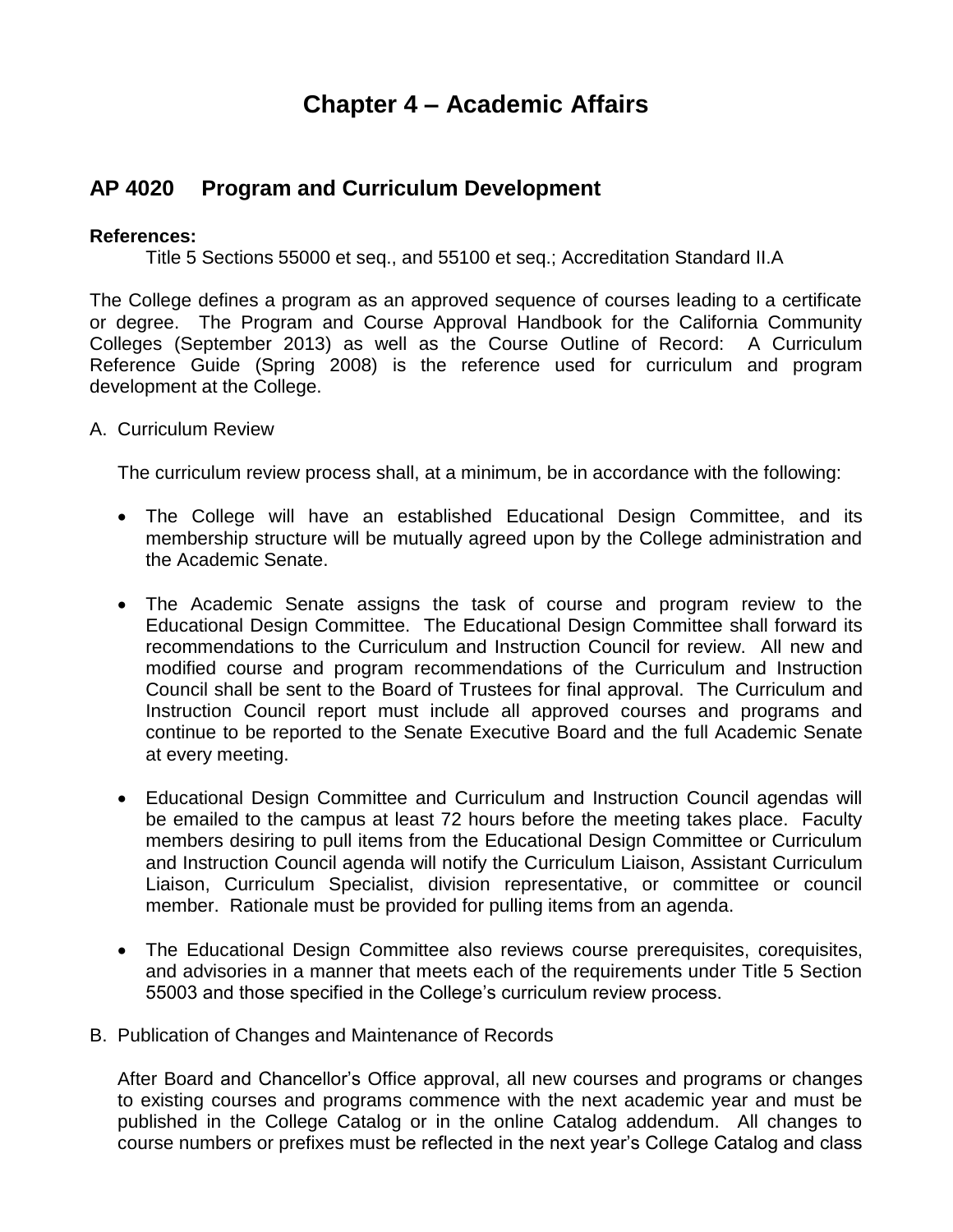schedules showing both the old and new number to provide students with a clear path of transition.

C. Maintenance of Courses and Programs

It is the intention of the College to maintain a current and functional Catalog and to offer the courses and programs therein. To support this endeavor:

- Each department shall develop a course rotation plan so that each course under the control of the department is included in a two-year scheduling cycle;
- Each department shall propose new courses, new programs, course or program modifications, and course or program inactivations as necessary to maintain a functional and relevant curriculum; and
- Each department shall comply with program and course review standards as recommended by the Educational Design Committee or the Curriculum and Instruction Council, and approved by the Academic Senate.

The Educational Design Committee or Curriculum and Instruction Council may propose inactivation of a course required for a degree or certificate should any of the following apply:

- The department controlling the course requests the inactivation;
- The course has not been submitted for course review within the past four years; or
- The course has not completed an outcomes cycle within the past four years.

The Educational Design Committee or Curriculum and Instruction Council may propose inactivation of a program should any of the following apply:

- The department controlling the program requests the inactivation; or
- The program has not completed an outcomes cycle within the past four years.

On an annual basis by October 1 of each year, the Instruction Office shall provide a list of programs with completion data, near-completers, and denied completers as well as a breakdown of courses used to complete the program to each department. In addition, the Instruction Office shall publish a list of courses and programs which are subject to inactivation under the guidelines noted above. Departments should report and provide rationale to the Instruction Office within 90 days of the distribution of the list so as to indicate which courses and programs should remain in the curriculum inventory. If departments do not report back within 90 days, the Instruction Office will inform the Educational Design Committee that may then choose to recommend inactivation of the courses or programs through the Curriculum and Instruction Council followed by approval by the Academic Senate.

Courses and programs that are requested by departments to remain in the curriculum system will be retained for one additional year. If the course or program is on the next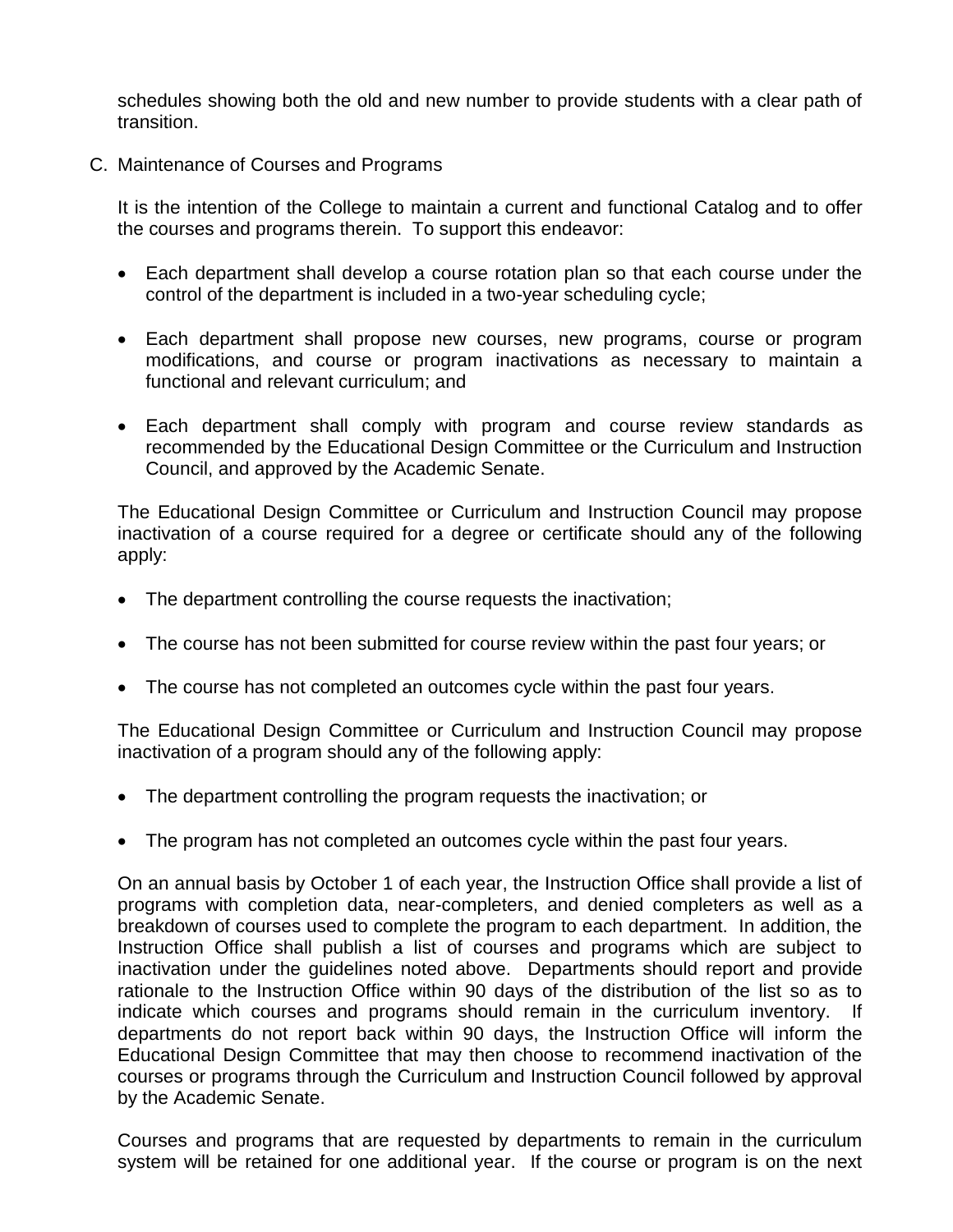year's list of courses and programs which are subject to inactivation, then the courses will automatically be submitted to the Educational Design Committee for inactivation.

Courses and programs that are inactivated shall be removed from the College Catalog.

D. Review of Courses Approved for General Education

Courses that fulfill general education requirements must:

- 1. Require post-secondary level skills in reading, writing, quantitative reasoning, and critical thinking.
- 2. Improve students' abilities to:
	- a. communicate ideas effectively orally and in writing;
	- b. define problems, design solutions, and critically analyze results;
	- c. use available media to access, research, and retrieve reliable and authoritative information;
	- d. work effectively, both cooperatively and independently;
	- e. develop and question personal and societal values, make informed choices, and accept responsibility for their decisions;
	- f. function as active, responsible, and ethical citizens; and
	- g. acquire curiosity and skills essential for lifelong learning.
- 3. Impart understanding, knowledge, and appreciation of:
	- a. our shared scientific, technological, historical, and artistic heritage including the contributions of women, ethnic minorities, and non-western cultures;
	- b. the earth's ecosystem including the processes that formed it and the strategies that are necessary for its maintenance;
	- c. human social, political, and economic institutions and behavior including their interrelationships; and
	- d. the psychological, social, and physiological dimensions of men and women as individuals and as members of society.

The Educational Design Committee will annually review proposals for additions and deletions to the General Education course list, maintaining consistency with the CSU area designation approval. The Committee will recommend to the Academic Senate any changes in the General Education course list. The General Education course list will be published each year in the College Catalog and schedule of classes.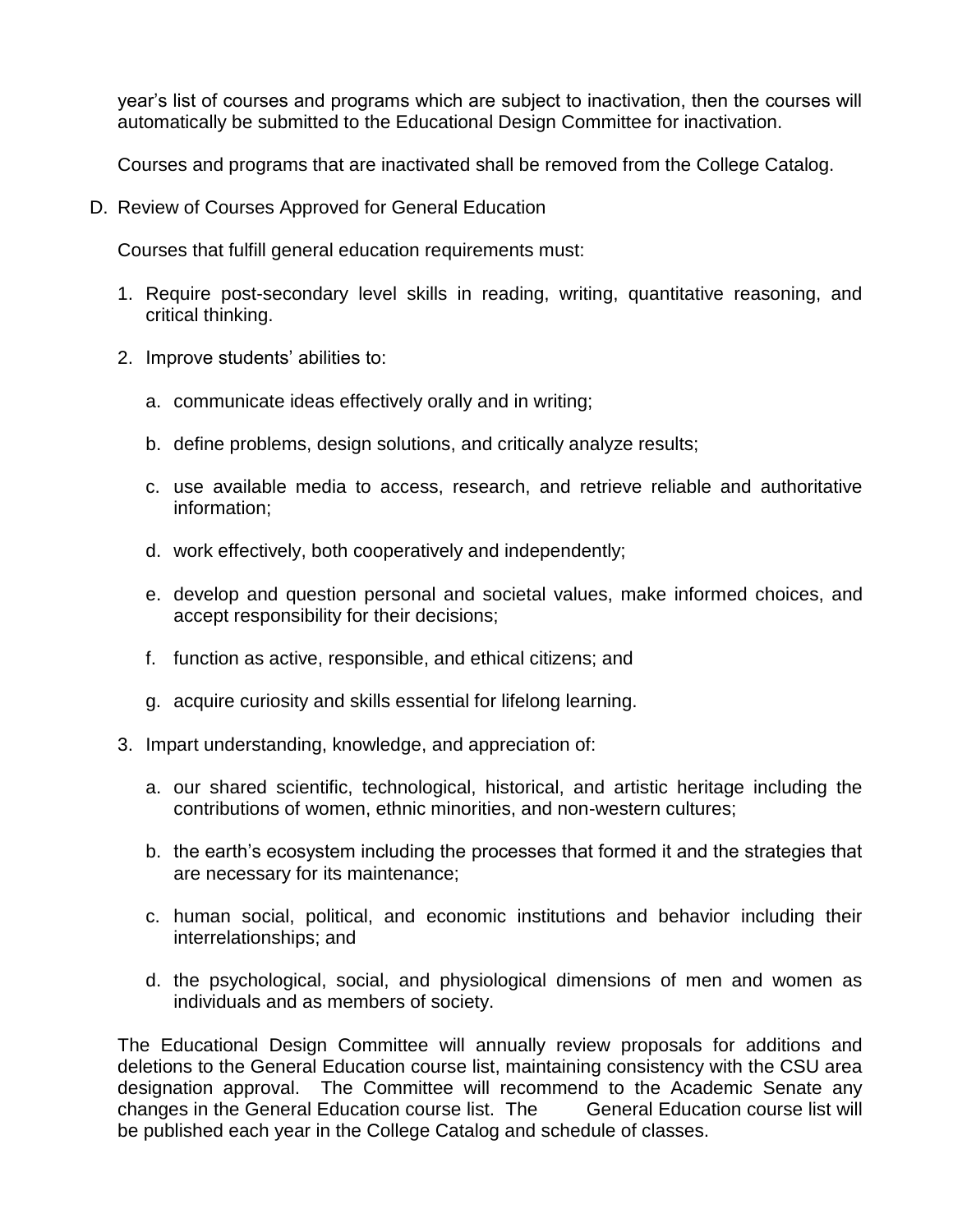## E. Stand-Alone Courses Approval Process

The Educational Design Committee shall review proposals of stand-alone courses in a manner that meets each of the requirements under Title 5 Section 55100 and those specified in the College's curriculum review process.

Approved: October 2012 Revised: August 28, 2013 Reviewed: December 16, 2014 Reviewed: June 9, 2015 Revised: September 28, 2016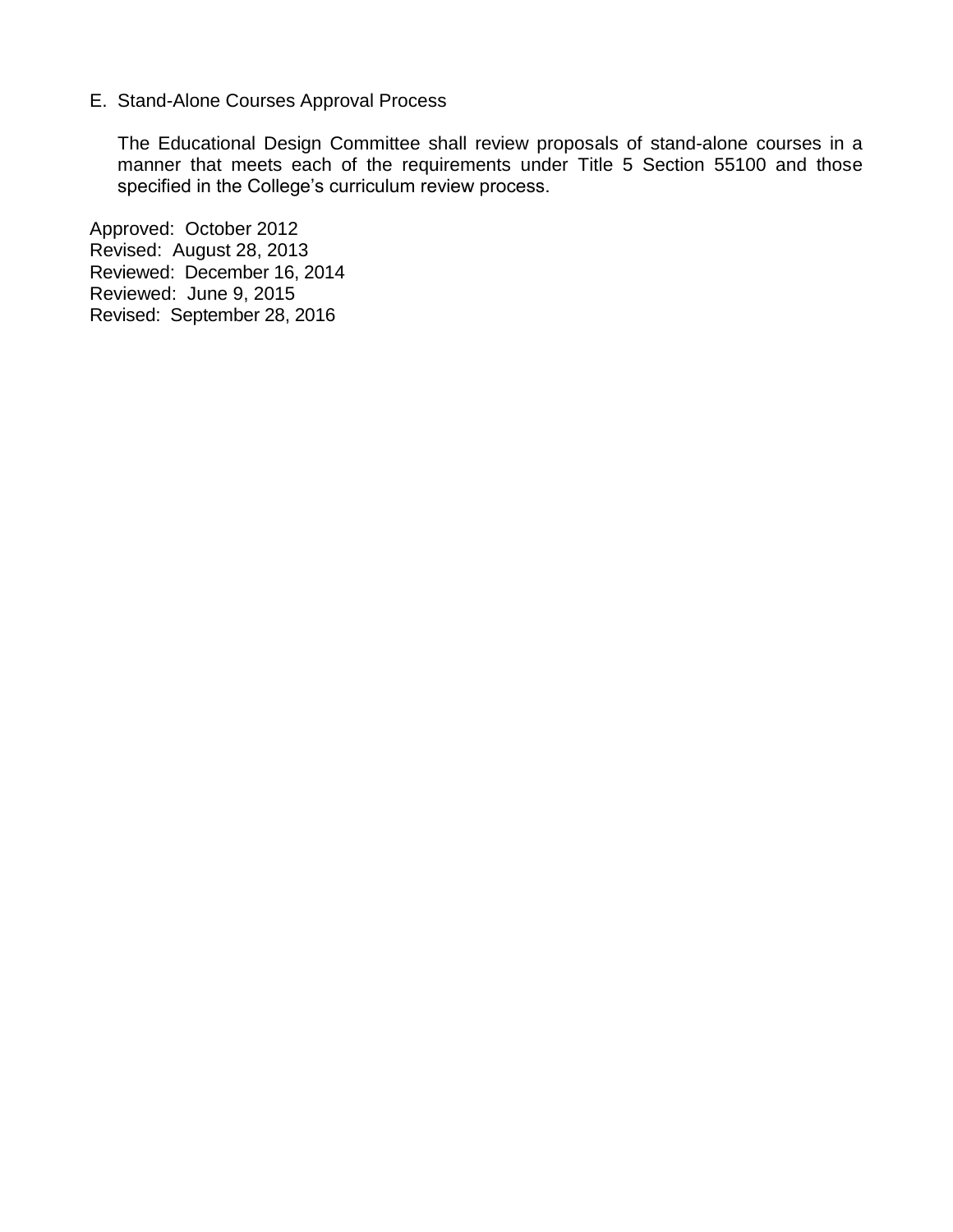# **Chapter 4 – Academic Affairs**

# **BP 4020 Program, Curriculum, and Course Development**

## **References:**

Education Code Section 70902(b), and 78016; Title 5, Section 51022 and 55130, BP 3255

The programs and curricula of College shall be of high quality, relevant to community and student needs, and evaluated regularly to ensure quality, currency, and transferability when appropriate. To that end, the College President/CEO in consultation with the Chief Instructional Officer and the Academic Senate shall establish procedures for the development and review of all curricular offerings, including their establishment, modification or discontinuance.

Furthermore, these procedures shall include:

- appropriate involvement of the Academic Senate;
- regular review and justification of programs and course descriptions; and
- opportunities for training for persons involved in aspects of curriculum development.
- consideration of job market and other related information for career and technical programs.

All new programs and program deletions shall be approved by the Board.

New courses that are not part of an existing approved program and all new programs shall be submitted to the Office of the Chancellor for the California Community Colleges for approval as required.

Approved: May 26, 2004 Revised: January 26, 2005 Revised: January 24, 2007 Reviewed: May 14, 2013 Reviewed: December 16, 2014 Reviewed: June 9, 2015 Reviewed: May 10, 2016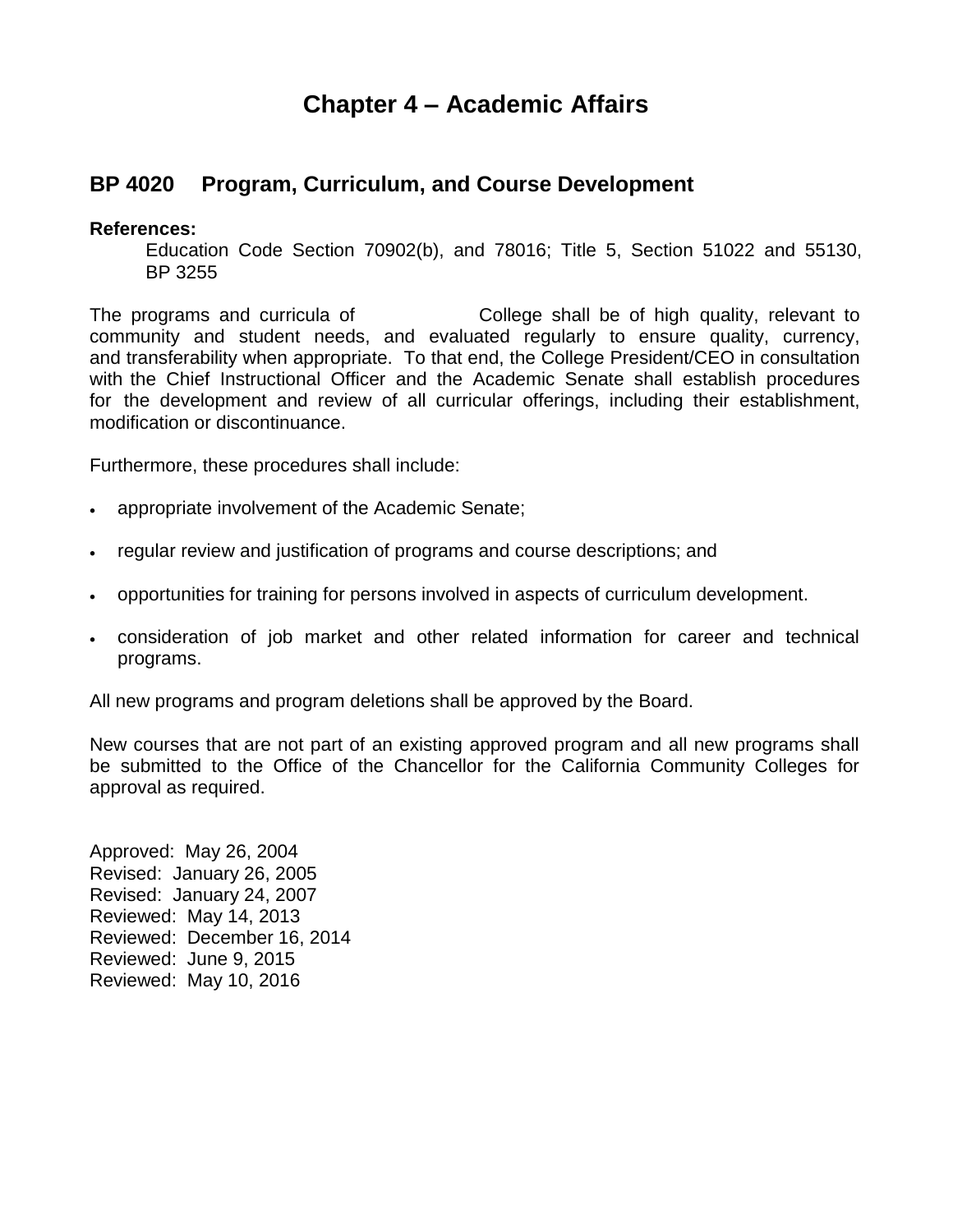## **APPENDIX C SAMPLE EDUCATIONAL PROGRAM DEVELOPMENT POLICY FOR GRANT FUNDED PROJECTS**

## DEVELOPING EDUCATIONAL PROGRAMS WITH EXTERNAL FUNDING OR GRANT FUNDING

REFERENCES: Education Code 70902(b)(7); Title 5 §55002(a)(1)

The chief executive officer of a college shall establish procedures in consultation with the academic senate to assure timely application and processing of grants or outside funding that directly support the development of an educational program. Faculty will be responsible for developing curriculum to support educational programs funded through grants or outside sources in consultation with administrative and external partners. In addition, processes for applying for external funding that are not related to a specific degree or certificate program, but supports student success, will include faculty consultation.

# **APPENDIX D SAMPLE EDUCATIONAL PROGRAM DEVELOPMENT PROCEDURES FOR GRANT FUNDED PROJECTS**

## DEVELOPING EDUCATIONAL PROGRAMS WITH EXTERNAL FUNDING OR GRANT FUNDING

REFERENCES: Education Code 70902(b)97); Title 5 §55002(a)(1); §55070

## INTRODUCTION

To meet community needs, especially those needs of local industry and workforce needs, community colleges may often partner with external agencies or seek local, state, or federal funding sources. These funds are dedicated to the creation and/or support of a specific educational program and to support student success.. Typically these funds may only be used for a specific purpose and reporting is required. All grants should identify and provide specific benefits to the college which are in alignment with a college's mission. This model procedure will explain elements that may be included in a college's processes and procedures for the development of courses and programs using grants or external funding provided by a source other than the college's base allocation.

#### FACULTY PRIMACY

Per Education Code 70902(b)(7) local academic senates and faculty are the primary constituent group responsible for curriculum and academic standards. Given that primacy, the development or maintenance of educational programs, even those established through external funding, should be led first and foremost by faculty in consultation with administrative partners. Additionally,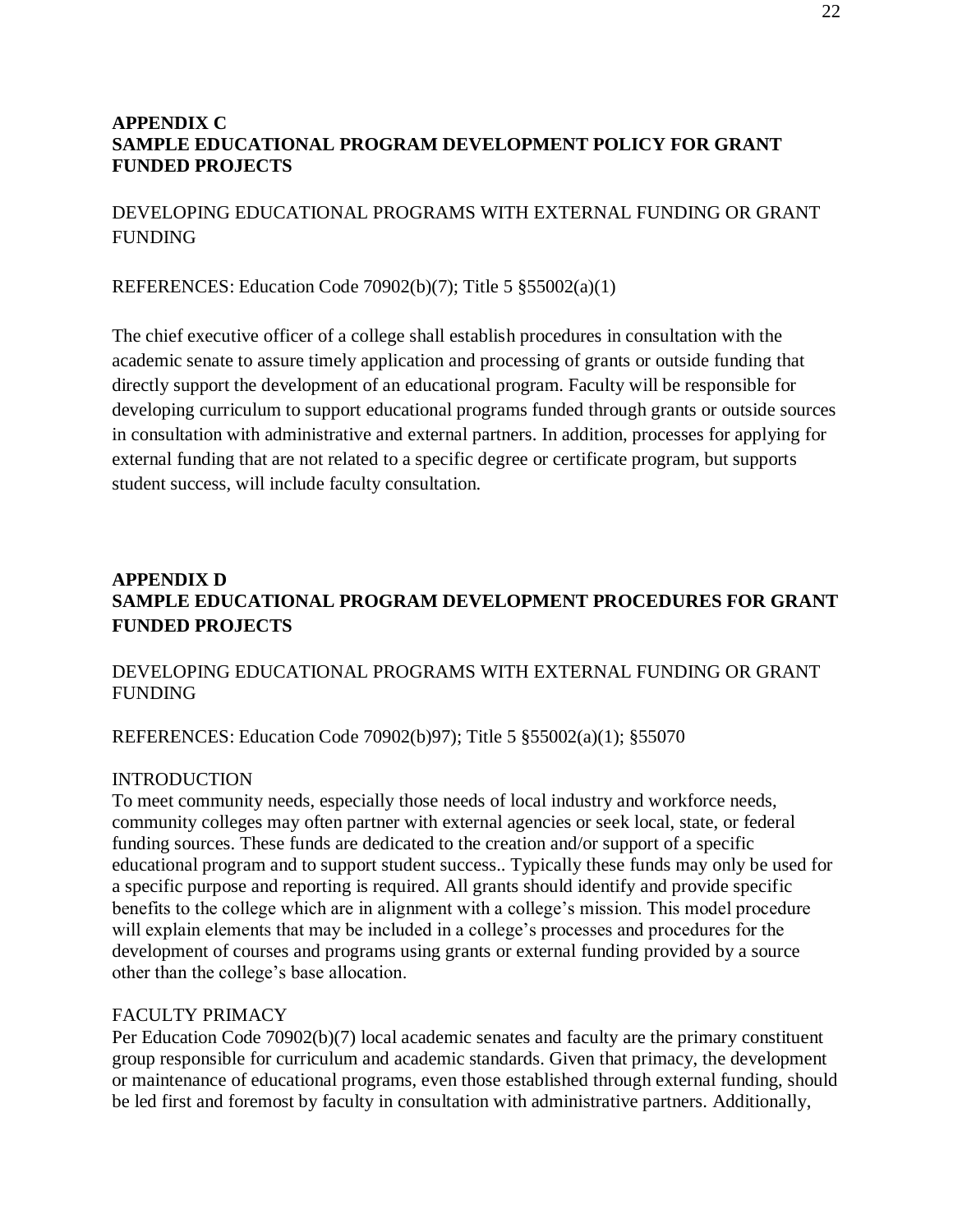non-educational programs that support students also benefit from faculty consultation when pursuing funds intended to support equity and achievement for all students. Faculty and administration should mutually agree on processes for applying for external funding sources and the dispensation and reporting around those funds as part of its budget process.

#### CONSULTATION AND GRANT SUBMITTAL

Faculty, working with administrative and external partners such as advisory groups, should determine the need for an academic program prior to the submission of an application for a grant or other funding source, and curriculum changes, if needed, should be in place prior to pursuing a grant. Additionally, during the decision-making process faculty and administrators should consider future institutionalization of a program's funding after the completion of the grant if it is decided to maintain the program in the future.

The following recommended steps should take place when determining the need for a program or other support service for students.

- All faculty members in a discipline discuss the need for a new educational program (degree or certificate) or student support program based on their knowledge of the field and their experience working with industry partners or advisory committees and with transfer institutions. Faculty consultation should be documented (e.g. program review documents, department meeting minutes, advisory committee minutes). Proposals for new programs by administrators should be reviewed by faculty and the viability of that program established by faculty in accordance with local policies.
- If there is a potential curricular impact (e.g., a grant that can serve as a foundation for a new academic program, a change to delivery methods of existing programs [e.g., Guided Pathways], the expansion of current disciplines, or the implementation of off-campus delivery methods, then the grant proposal should be submitted to and vetted by the Academic Senate and/or the Curriculum Committee. Academic Senate review is required under Title 5, §53200 of the California Education Code regarding faculty representation in all academic and professional matters  $("10+1")$ . Specifically, the items affected by and affecting grants include #4, "Educational and program development" and #10, "Processes for institutional planning and budget development."
- Faculty consult with administration regarding the creation of a new educational program (degree or certificate) or student support program using external funds and determine if a need exists and can be met by pursuing those funds. In addition, these discussions should establish what new curriculum, facilities, human resources, technology resources, matching funds, and other expenses will be needed to make the funding application successful and the program viable for students.
- Faculty and administrators establish the program assessment processes, such as the local program review process, that will be used to determine whether to institutionalize the future sustainability and funding for the program after the completion of the grant.
- Faculty develop or revise curriculum as needed and all new or revised curriculum is approved through the college's curriculum approval process . This step should occur prior to grant submission.